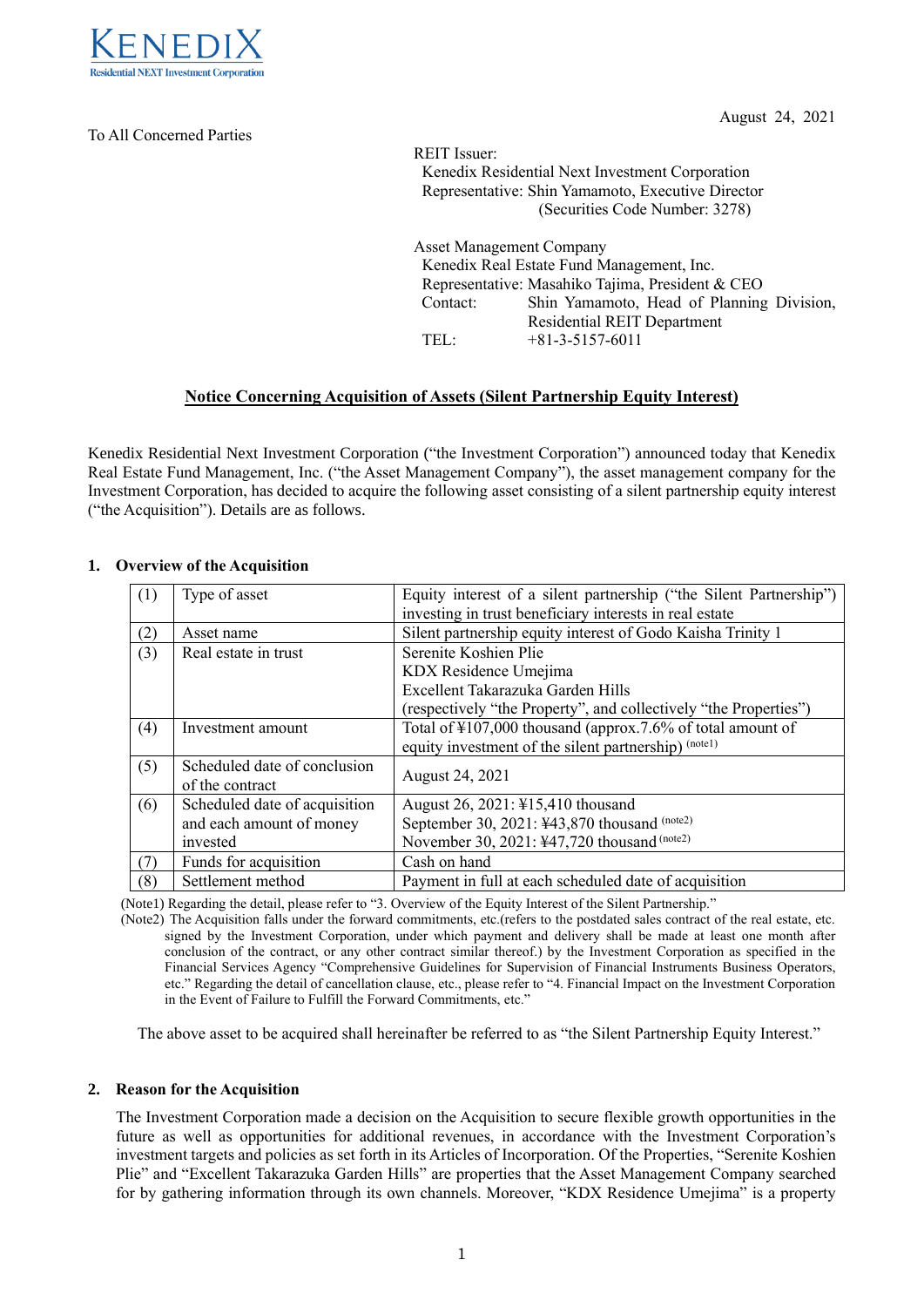

which the Investment Corporation was able to secure an opportunity to acquire with property information provided by Jyukyo. Co, Ltd., the support company of the Investment Corporation.

The Investment Corporation aims to secure flexible investment opportunities in the future by originating the bridge fund with support from Kenedix, Inc. ("KDX") as the sponsor and its subsidiary, Kenedix Investment Partners, Inc. ("KIP")

With the Acquisition, the Investment Corporation will obtain preferential negotiation rights for the acquisition of the Properties. While the Investment Corporation is not obliged to acquire the Properties by obtaining these preferential negotiation rights, it believes that these will contribute to an expansion of its asset size and an increase in profitability from a mid- to long-term perspective as the execution of the preferential negotiation rights will secure opportunities for flexible acquisition of excellent properties.

Additionally, the Investment Corporation will receive profits in the form of dividends, backed by rents and other income from the Properties and therefore additional investment revenues are expected.

| Name of operator                                                     | Godo Kaisha. Trinity 1                                                                                                                                                                                                                                                                                                                                                                                                                                                                                                                                                                                                                                                                                                                                                                                                                                                                                                                           |                                                                |  |  |
|----------------------------------------------------------------------|--------------------------------------------------------------------------------------------------------------------------------------------------------------------------------------------------------------------------------------------------------------------------------------------------------------------------------------------------------------------------------------------------------------------------------------------------------------------------------------------------------------------------------------------------------------------------------------------------------------------------------------------------------------------------------------------------------------------------------------------------------------------------------------------------------------------------------------------------------------------------------------------------------------------------------------------------|----------------------------------------------------------------|--|--|
| Silent partnership<br>agreement effective<br>until                   | August 31, 2031                                                                                                                                                                                                                                                                                                                                                                                                                                                                                                                                                                                                                                                                                                                                                                                                                                                                                                                                  |                                                                |  |  |
| Total amount of<br>equity investment<br>of the silent<br>partnership | $\frac{1}{4}$ 1,407 million                                                                                                                                                                                                                                                                                                                                                                                                                                                                                                                                                                                                                                                                                                                                                                                                                                                                                                                      |                                                                |  |  |
| Overview of the                                                      |                                                                                                                                                                                                                                                                                                                                                                                                                                                                                                                                                                                                                                                                                                                                                                                                                                                                                                                                                  |                                                                |  |  |
| silent partnership                                                   |                                                                                                                                                                                                                                                                                                                                                                                                                                                                                                                                                                                                                                                                                                                                                                                                                                                                                                                                                  | Godo Kaisha Trinity 1                                          |  |  |
| agreement                                                            | (Asset)                                                                                                                                                                                                                                                                                                                                                                                                                                                                                                                                                                                                                                                                                                                                                                                                                                                                                                                                          | (Liabilities)                                                  |  |  |
|                                                                      | Trust beneficiary interests in real                                                                                                                                                                                                                                                                                                                                                                                                                                                                                                                                                                                                                                                                                                                                                                                                                                                                                                              | Nonrecourse loan:                                              |  |  |
|                                                                      | estate, etc. <sup>(notel)</sup> :                                                                                                                                                                                                                                                                                                                                                                                                                                                                                                                                                                                                                                                                                                                                                                                                                                                                                                                | $(To-be)$ ¥4,300 million                                       |  |  |
|                                                                      | $(To-be)$ ¥5,707 million                                                                                                                                                                                                                                                                                                                                                                                                                                                                                                                                                                                                                                                                                                                                                                                                                                                                                                                         | (Equity<br>silent<br>investments<br>οf<br>partnership) (note2) |  |  |
|                                                                      |                                                                                                                                                                                                                                                                                                                                                                                                                                                                                                                                                                                                                                                                                                                                                                                                                                                                                                                                                  | Silent partnership equity interest:                            |  |  |
|                                                                      |                                                                                                                                                                                                                                                                                                                                                                                                                                                                                                                                                                                                                                                                                                                                                                                                                                                                                                                                                  | $(To-be)$ ¥1,407 million                                       |  |  |
|                                                                      | (Note 1) Trust beneficiary interests in real estate, etc. includes setup costs and equivalent<br>amount to consumption tax on building, etc. The total appraisal value of the<br>Properties is $45,663$ million.<br>The Investment Corporation is scheduled to invest $\frac{4107}{100}$ million (approx. 7.6%) of<br>(Note 2)<br>the total amount of equity investment of the silent partnership.                                                                                                                                                                                                                                                                                                                                                                                                                                                                                                                                               |                                                                |  |  |
|                                                                      | Calculation period:<br>Every three-month period of every year beginning from March 1 to the end of May,<br>June 1 to the end of August, September 1 to the end of November and December 1<br>to the end of February of the following year. However, the first calculation period<br>shall be from August 24, 2021 to the end of February, 2022 and the last date of the<br>final calculation period shall be the day when the profit related to the silent<br>partnership business is fixed after selling the Properties.<br>Distribution of profit and loss:<br>In each calculation period, the operator shall distribute the profits or losses which is<br>generated from the silent partnership business in the relevant period in accordance<br>with the profit and loss sharing ratio of the silent partners. However, the cumulative<br>amount of losses borne by the silent partners shall be limited to the amount of the<br>investment. |                                                                |  |  |
|                                                                      |                                                                                                                                                                                                                                                                                                                                                                                                                                                                                                                                                                                                                                                                                                                                                                                                                                                                                                                                                  |                                                                |  |  |
|                                                                      | Asset management for Godo Kaisha Trinity 1 will be entrusted to KIP, which is a<br>subsidiary of KDX on August 24, 2021. KIP is a "Interested Party, etc." defined in<br>the Act on Investment Trusts and Investment Corporations ("the Investment Trust<br>Act") as well as a "Related Party" defined in the Related-Party Transaction Rules of<br>Residential REIT Division of the Asset Management Company.                                                                                                                                                                                                                                                                                                                                                                                                                                                                                                                                   |                                                                |  |  |

## **3. Overview of the Equity Interest of the Silent Partnership**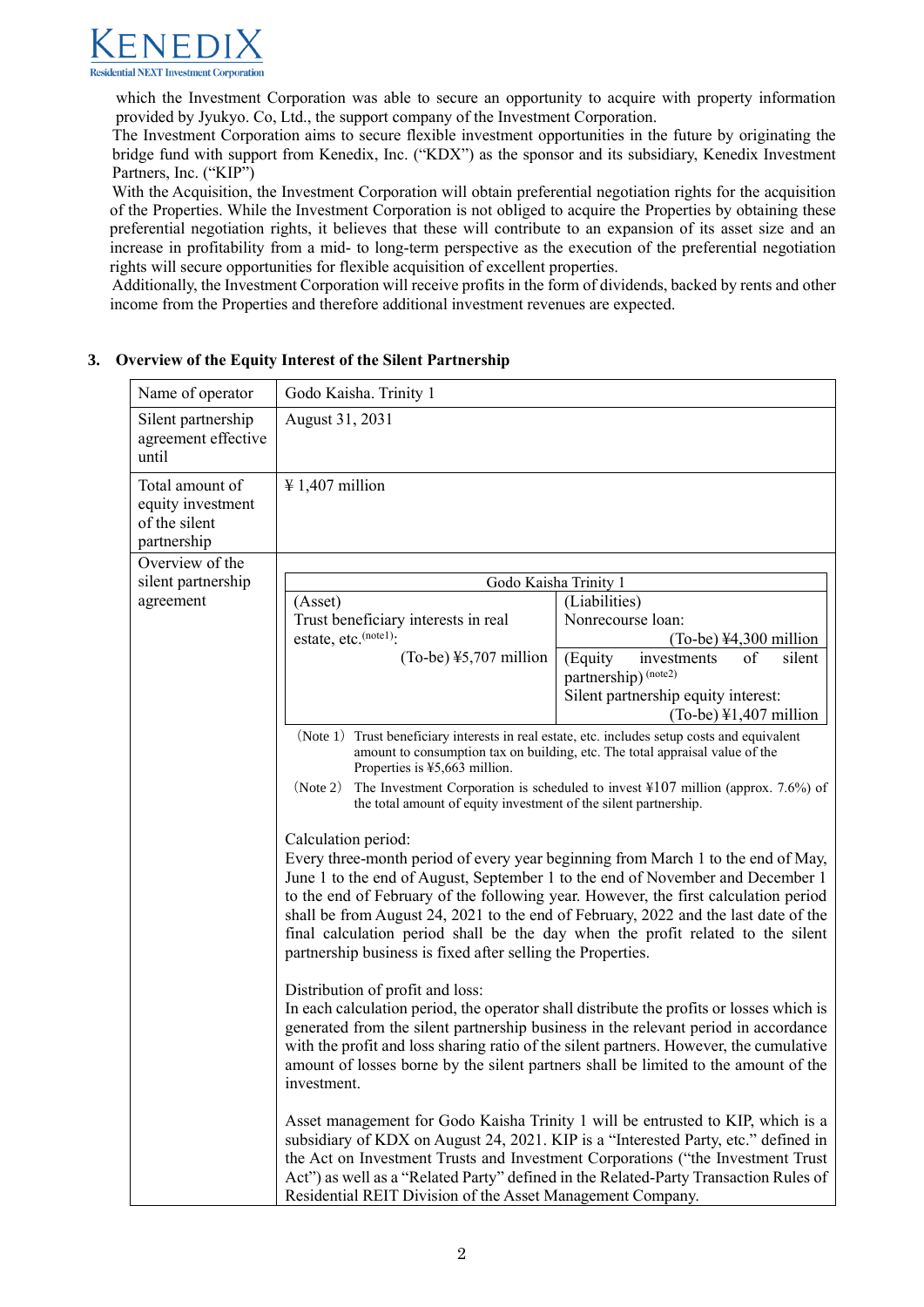

| Overview of        | Period:                                                                                                                                                                        |
|--------------------|--------------------------------------------------------------------------------------------------------------------------------------------------------------------------------|
| preferential       | From August 24, 2021 to August 31, 2023 ("the Preferential Negotiation Period")                                                                                                |
| negotiation rights |                                                                                                                                                                                |
|                    | Outline of preferential negotiation rights:                                                                                                                                    |
|                    | The Investment Corporation may preferentially negotiate with the operator with                                                                                                 |
|                    | regard to the acquisition of the Properties by notifying the operator its wishes to<br>acquire the Properties in writing which states its desired date of execution, price for |
|                    | such acquisition and name of buyer (However, only in case purchasing all the                                                                                                   |
|                    | properties at once.) During the Preferential Negotiation Period, the operator, in                                                                                              |
|                    | principle, will not sale, conclude sales agreements, negotiate sales or disclose                                                                                               |
|                    | information of the Properties to sell to parties other than the Investment Corporation                                                                                         |
|                    | or the Asset Management Company without prior written consent.                                                                                                                 |
|                    | The operator may sell the Properties to third parties until August 27, 2026 after the                                                                                          |
|                    | Preferential Negotiation Period has expired or when certain circumstances arise in                                                                                             |
|                    | the Preferential Negotiation Period. In these cases, the operator, in principle, shall                                                                                         |
|                    | notify such intent to the Investment Corporation and, when the Investment                                                                                                      |
|                    | Corporation notified the operator that it wishes to acquire the Properties at a sales                                                                                          |
|                    | price and an execution date that satisfy the purchase condition (1)1. stated below                                                                                             |
|                    | within fifteen days after the receipt of such notice from the operator, the operator,                                                                                          |
|                    | in principle, shall sell the Properties to the Investment Corporation as long as the                                                                                           |
|                    | purchase condition (2) stated below will be satisfied.                                                                                                                         |
|                    |                                                                                                                                                                                |
|                    | Conditions for the purchase:<br>It is necessary to satisfy both conditions below to purchase the Properties under the                                                          |
|                    | preferential negotiation rights during the Preferential Negotiation Period:                                                                                                    |
|                    | (1)1. The date of execution is on or before the next month of last day of the                                                                                                  |
|                    | Preferential Negotiation Period.                                                                                                                                               |
|                    | 2. The desired price for purchase is reasonably anticipated to be a price that                                                                                                 |
|                    | achieves the target internal rate of return (IRR) of the operator.                                                                                                             |
|                    |                                                                                                                                                                                |
|                    | (2) Must not be in violation of the terms and conditions defined in any loan-related                                                                                           |
|                    | agreements.                                                                                                                                                                    |
|                    | Other:                                                                                                                                                                         |
|                    | The preferential negotiation right is held by the Investment Corporation as a right                                                                                            |
|                    | and the Investment Corporation does not bear any obligation to acquire the                                                                                                     |
|                    | Properties in the future. Furthermore, its consent with the operator shall be the                                                                                              |
|                    | condition for the acquisition of the Properties based on the preferential negotiation                                                                                          |
|                    | right.                                                                                                                                                                         |

## **4. Financial Impact on the Investment Corporation in the Event of Failure to Fulfill the Forward Commitments, etc.**

Of the Acquisition, investments scheduled on September 30, 2021 and November 30, 2021 fall under the forward commitments, etc. by the Investment Corporation as specified in the Financial Services Agency "Comprehensive Guidelines for Supervision of Financial Instruments Business Operators, etc.".

Under the silent partnership agreement which the Investment Corporation concluded with the operator ("the Agreement"), it is stipulated that in the event that the Investment Corporation fails to fully perform the investment, the Agreement will be terminated immediately upon notice from the operator and the Investment Corporation shall compensate for any damages incurred by the operator due to such default. However, we believe that there is little possibility that the Investment Corporation will not be able to fulfill its forward commitments, etc., as the Investment Corporation has sufficient cash on hand to fulfill its investment under the Agreement.

## **5. Details of the Property**

| Property name               | Serenite Koshien Plie                     |
|-----------------------------|-------------------------------------------|
| Type of $\epsilon$<br>asset | Trust beneficiary interest in real estate |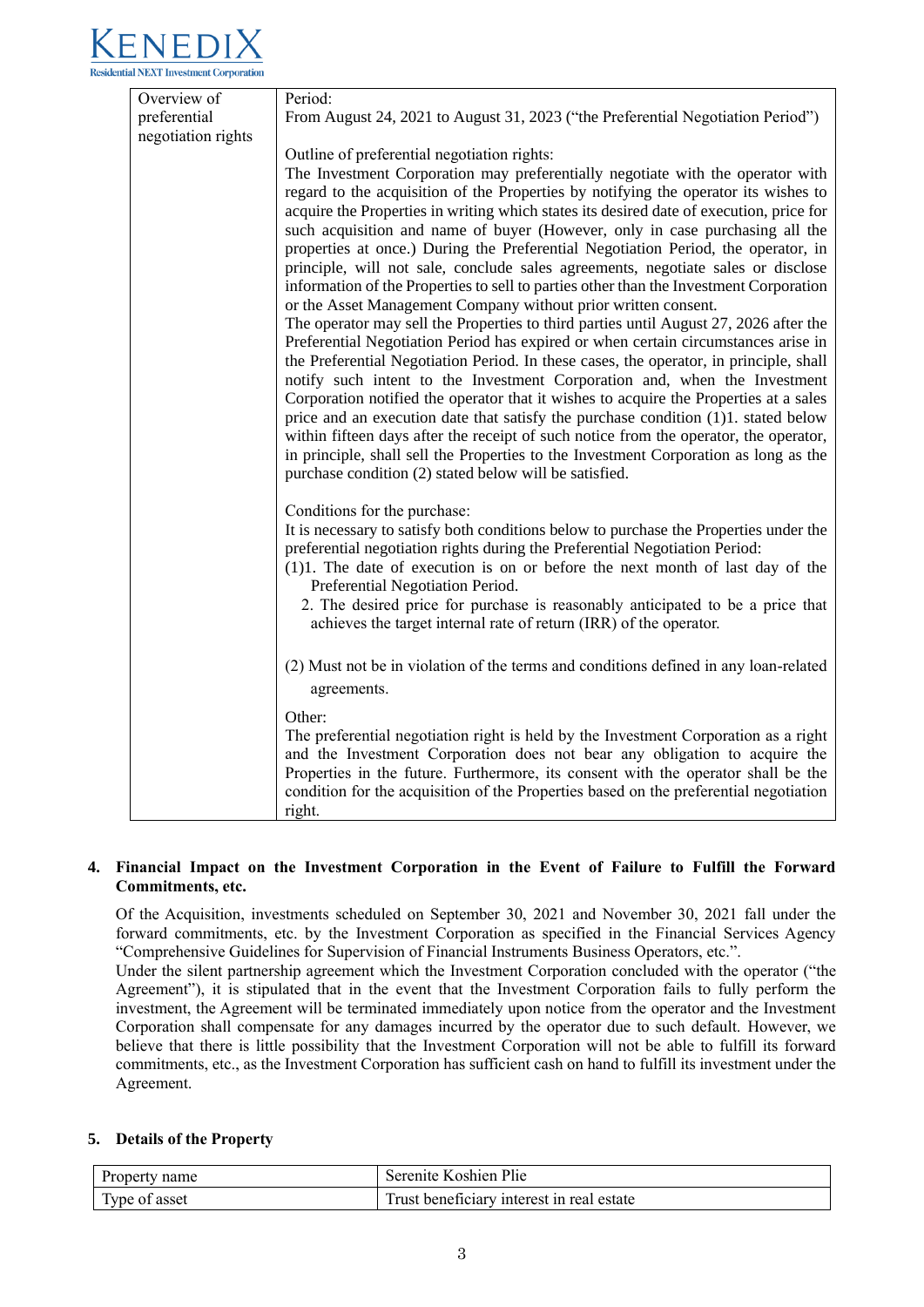

| Trustee                                                               |                                                  | Mitsubishi UFJ Trust and Banking Corporation (Scheduled)      |  |
|-----------------------------------------------------------------------|--------------------------------------------------|---------------------------------------------------------------|--|
| Trust term                                                            |                                                  | August 27, 2021 through the end of August, 2041 (Scheduled)   |  |
| Location (Address) $\overline{1}$                                     |                                                  | 5-2-6, Naruocho, Nishinomiya-shi, Hyogo                       |  |
|                                                                       | Type of ownership                                | Proprietary ownership                                         |  |
|                                                                       | Site area                                        | 493.66 $\overline{m^2}$                                       |  |
| Land                                                                  | Use districts                                    | Neighborhood commercial district                              |  |
|                                                                       | Building coverage ratio <sup>(2)</sup>           | 80%                                                           |  |
|                                                                       | Floor area ratio <sup>(2)</sup>                  | 300%                                                          |  |
|                                                                       | Type of ownership                                | Proprietary ownership                                         |  |
|                                                                       | Total floor area                                 | $1,705.51 \text{ m}^2$                                        |  |
|                                                                       | Construction completion                          | <b>July 2021</b>                                              |  |
|                                                                       | Usage                                            | Apartment building / Store                                    |  |
| Building                                                              | Type $(3)$                                       | <b>Small Family</b>                                           |  |
|                                                                       | Structure / Number of                            | Reinforced concrete strucuture with flat roof / seventh-story |  |
|                                                                       | stories                                          | building                                                      |  |
|                                                                       | Number of leasable units                         | 49 units (Including Store)                                    |  |
| Architect                                                             |                                                  | Sunada Construction K.K.                                      |  |
| Constructor                                                           |                                                  | Sunada Construction K.K.                                      |  |
|                                                                       |                                                  |                                                               |  |
| Building permit agency                                                |                                                  | Kenchikukensakiko K.K.                                        |  |
| Probable maximum loss                                                 |                                                  | $3.93\%$ <sup>(i)</sup>                                       |  |
| Appraisal value                                                       |                                                  | ¥ 803,000 thousand <sup>(ii)</sup>                            |  |
| Appraiser                                                             |                                                  | The Tanizawa Sōgō Appraisal Co., Ltd.                         |  |
| Details of tenant                                                     |                                                  | (As of August 27, 2021) <sup>(iii)</sup>                      |  |
|                                                                       | Total number of tenant <sup>(4)</sup>            | 1                                                             |  |
|                                                                       | Total rental income (5)                          | $\frac{1}{2}$ 4,116 thousand                                  |  |
|                                                                       | Security and guarantee<br>deposit <sup>(6)</sup> | $\angle 0$                                                    |  |
|                                                                       | Total leased unit (7)                            | 49 units                                                      |  |
| Total leased area <sup>(8)</sup>                                      |                                                  | $1,438.36 \text{ m}^2$                                        |  |
| Total leasable area <sup>(9)</sup><br>Occupancy ratio <sup>(10)</sup> |                                                  | 1,438,36 m <sup>2</sup>                                       |  |
|                                                                       |                                                  | 100%                                                          |  |
| Property management company <sup>(11)</sup>                           |                                                  | HASEKO LIVENET, Inc. (Scheduled)                              |  |
| Master lease company <sup>(12)</sup>                                  |                                                  | HASEKO LIVENET, Inc. (Scheduled)                              |  |
| Type of master lease (13)                                             |                                                  | Pass through structure                                        |  |
| Contract period of master lease (14)                                  |                                                  | August 27, 2021 through the end of August, 2041 (Scheduled)   |  |
| Other special considerations                                          |                                                  | None                                                          |  |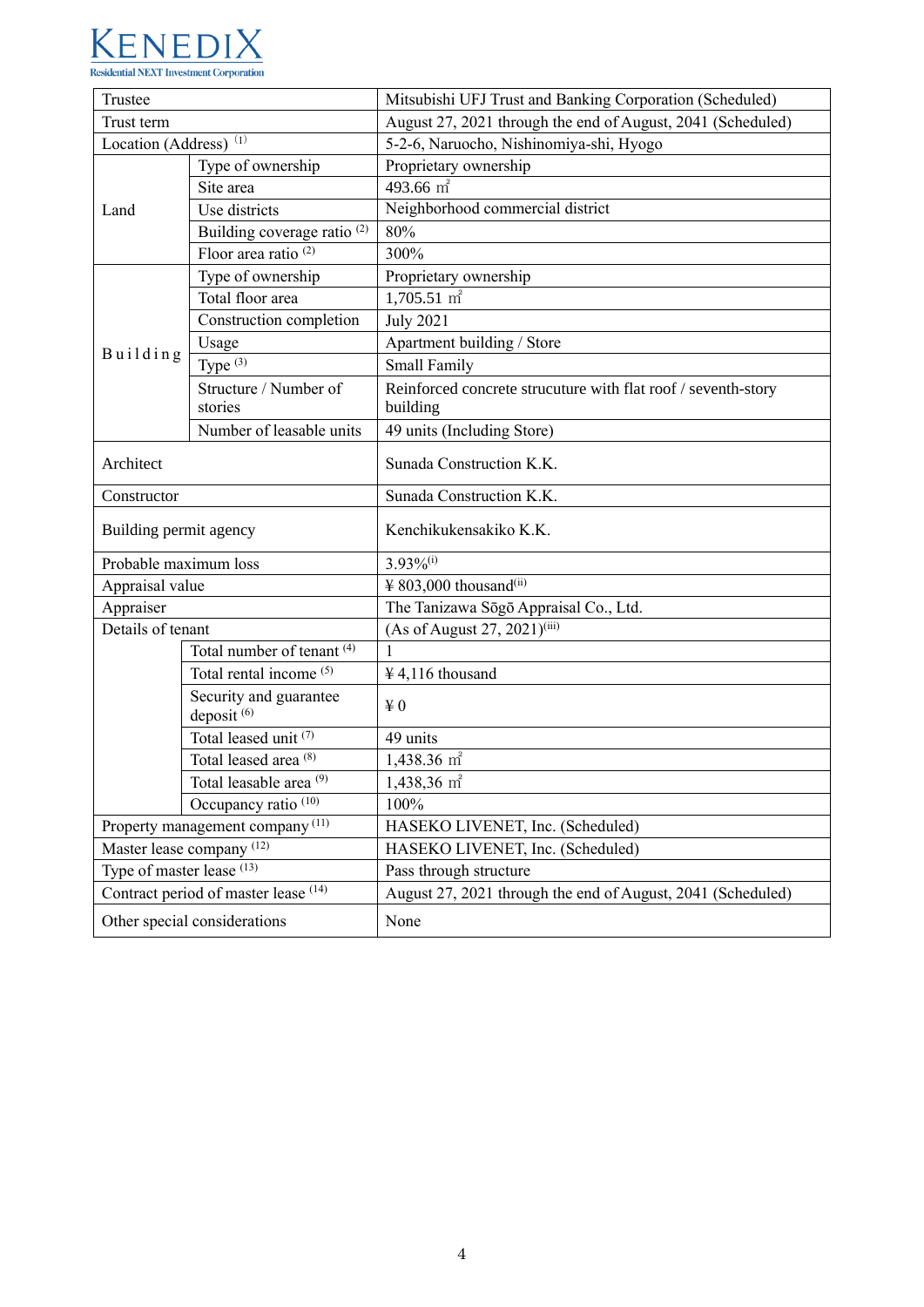

| Characteristics of the property | It is said that the name "Koshien (甲子園)" originated from the fact<br>that the year 1924, when the baseball stadium, known as the mecca<br>of high school baseball, was built here, was the year of "Kinoene"<br>$(\nexists \vec{\theta})$ " in the Chinese zodiac, a lucky year that comes once every<br>60 years. It is said to be the origin of the name. The property is a<br>newly built small family type property consisting of one retail space<br>and 48 residential units of 1DK and 1LDK, located about a 4-<br>minute walk from "Nakao/Mukogawa Women's University" station<br>and about a 9-minute walk from "Koshien" station on the Hanshin<br>Main Line. Nishinomiya City, where the property is located, is in<br>the middle of Osaka and Kobe, and from the nearest station,<br>"Naruo/Mukogawa Women's University" station, it is about 22<br>minutes to "Osaka Umeda" station, the center of Osaka, and about<br>24 minutes to "Kobe Sannomiya" station, the center of Kobe,<br>providing convenient access to business and commercial areas in<br>the city center. In addition, the area around the property is full of<br>convenient living facilities such as large shopping malls including<br>"LaLaport Koshien" and "Corowa Koshien" and university<br>hospitals, and is one of the most popular areas along the Hanshin<br>Line. In addition to nearby commuters, stable demand is expected<br>from single and married couples who commute to Osaka and<br>Sannomiya. |
|---------------------------------|-------------------------------------------------------------------------------------------------------------------------------------------------------------------------------------------------------------------------------------------------------------------------------------------------------------------------------------------------------------------------------------------------------------------------------------------------------------------------------------------------------------------------------------------------------------------------------------------------------------------------------------------------------------------------------------------------------------------------------------------------------------------------------------------------------------------------------------------------------------------------------------------------------------------------------------------------------------------------------------------------------------------------------------------------------------------------------------------------------------------------------------------------------------------------------------------------------------------------------------------------------------------------------------------------------------------------------------------------------------------------------------------------------------------------------------------------------------------------------------------------|
|---------------------------------|-------------------------------------------------------------------------------------------------------------------------------------------------------------------------------------------------------------------------------------------------------------------------------------------------------------------------------------------------------------------------------------------------------------------------------------------------------------------------------------------------------------------------------------------------------------------------------------------------------------------------------------------------------------------------------------------------------------------------------------------------------------------------------------------------------------------------------------------------------------------------------------------------------------------------------------------------------------------------------------------------------------------------------------------------------------------------------------------------------------------------------------------------------------------------------------------------------------------------------------------------------------------------------------------------------------------------------------------------------------------------------------------------------------------------------------------------------------------------------------------------|

(i) The figure described in the earthquake PML valuation report (level 2) created by Sompo Risk Management Inc. in August 2021.

(ii) Appraisal date is July 31, 2021.

(iii)The tenant details are those of the lease agreement (fixed rent) scheduled to be executed between the master lease company and the seller of the property as of the acquisition date, for the purpose of leasing the entire property to the seller.

| Property name                     |                                        | KDX Residence Umejima                                         |  |
|-----------------------------------|----------------------------------------|---------------------------------------------------------------|--|
| Type of asset                     |                                        | Trust beneficiary interest in real estate                     |  |
| Trustee                           |                                        | Mitsubishi UFJ Trust and Banking Corporation (Scheduled)      |  |
| Trust term                        |                                        | October 1, 2021 through the end of October, 2041 (Scheduled)  |  |
| Location (Address) <sup>(1)</sup> |                                        | 1-27-3, Umejima, Adachi-ku, Tokyo                             |  |
|                                   | Type of ownership                      | Proprietary ownership                                         |  |
|                                   | Site area                              | $1,564.44 \text{ m}^2$                                        |  |
| Land                              | Use districts                          | Semi-industrial / Neighborhood commercial district            |  |
|                                   | Building coverage ratio <sup>(2)</sup> | 60% / 80%                                                     |  |
|                                   | Floor area ratio $(2)$                 | 200% / 400%                                                   |  |
|                                   | Type of ownership                      | Proprietary ownership                                         |  |
|                                   | Total floor area                       | 3,878.82 $m^{2(i)}$                                           |  |
|                                   | Construction completion                | September 2021(ii)                                            |  |
| Building                          | Usage                                  | Apartment building <sup>(i)</sup>                             |  |
|                                   | Type $(3)$                             | Small Family <sup>(i)</sup>                                   |  |
|                                   | Structure / Number of                  | Reinforced concrete strucuture with flat roof / seventh-story |  |
|                                   | stories                                | building $^{(i)}$                                             |  |
|                                   | Number of leasable units               | 90 units <sup>(i)</sup>                                       |  |
| Architect                         |                                        | Eruāsu Kenchikusekkeikōbō K.K.                                |  |
| Constructor                       |                                        | JYUKYO KENSETSU Co., Ltd.                                     |  |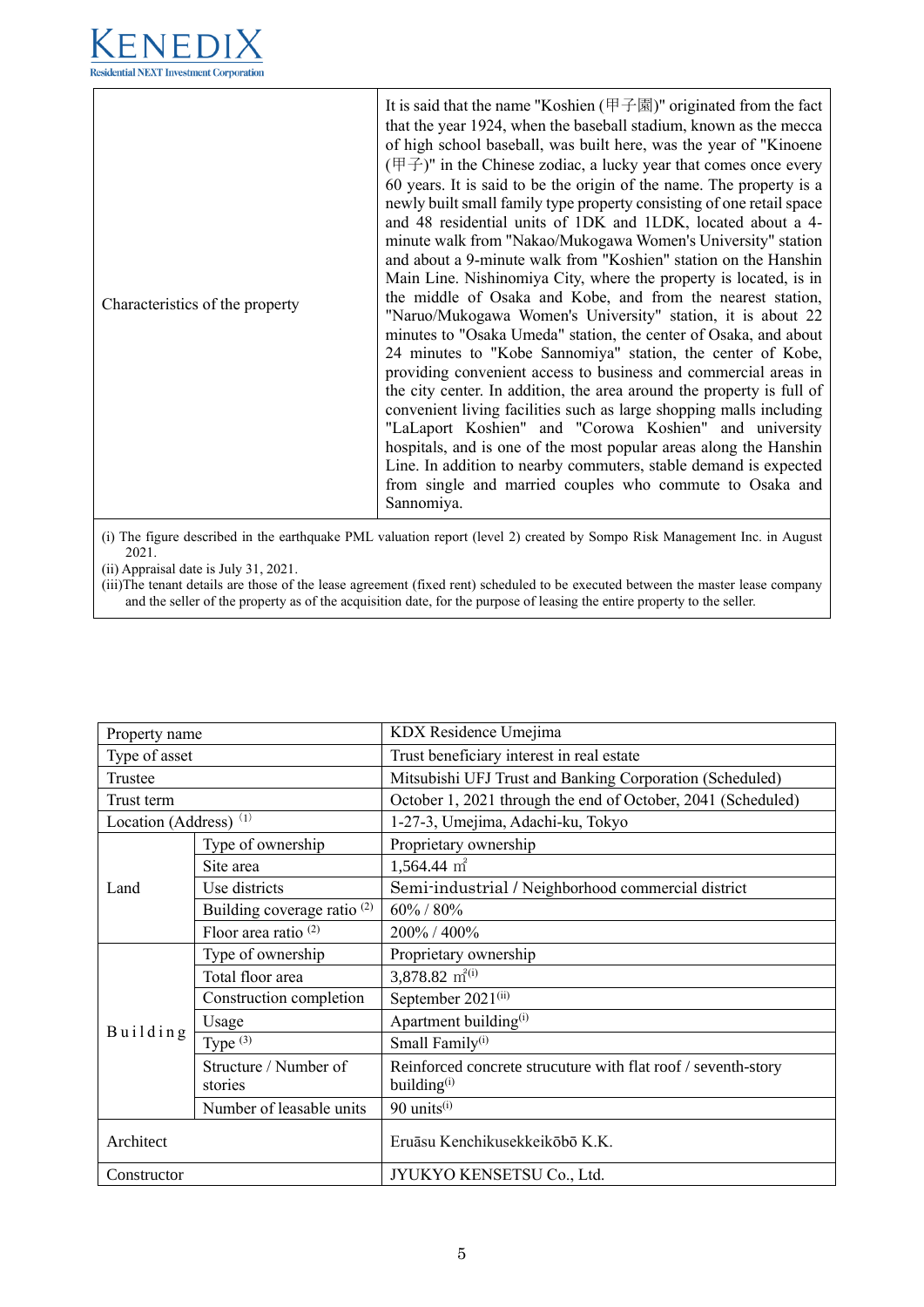

| Building permit agency               |                                                                                            | General Incorporated Foundation, Jyutaku Kinyu Fukyu<br>Association                                                                                                                                                                                                                                                                                                                                                                                                                                                                                                                                                                                                                                                                                                                                                                                                                                                                                                                                                                                                                                                                                                                                                                                                                                                                                                                                                                                                                       |  |  |
|--------------------------------------|--------------------------------------------------------------------------------------------|-------------------------------------------------------------------------------------------------------------------------------------------------------------------------------------------------------------------------------------------------------------------------------------------------------------------------------------------------------------------------------------------------------------------------------------------------------------------------------------------------------------------------------------------------------------------------------------------------------------------------------------------------------------------------------------------------------------------------------------------------------------------------------------------------------------------------------------------------------------------------------------------------------------------------------------------------------------------------------------------------------------------------------------------------------------------------------------------------------------------------------------------------------------------------------------------------------------------------------------------------------------------------------------------------------------------------------------------------------------------------------------------------------------------------------------------------------------------------------------------|--|--|
| Probable maximum loss                |                                                                                            | $3.13\%$ <sup>(iv)</sup>                                                                                                                                                                                                                                                                                                                                                                                                                                                                                                                                                                                                                                                                                                                                                                                                                                                                                                                                                                                                                                                                                                                                                                                                                                                                                                                                                                                                                                                                  |  |  |
| Appraisal value                      |                                                                                            | ¥ 2,450,000 thousand <sup>(ii)</sup>                                                                                                                                                                                                                                                                                                                                                                                                                                                                                                                                                                                                                                                                                                                                                                                                                                                                                                                                                                                                                                                                                                                                                                                                                                                                                                                                                                                                                                                      |  |  |
| Appraiser                            |                                                                                            | Japan Real Estate Institute                                                                                                                                                                                                                                                                                                                                                                                                                                                                                                                                                                                                                                                                                                                                                                                                                                                                                                                                                                                                                                                                                                                                                                                                                                                                                                                                                                                                                                                               |  |  |
| Details of tenant                    |                                                                                            | (As of the end of July 2021)                                                                                                                                                                                                                                                                                                                                                                                                                                                                                                                                                                                                                                                                                                                                                                                                                                                                                                                                                                                                                                                                                                                                                                                                                                                                                                                                                                                                                                                              |  |  |
|                                      | Total number of tenant (4)                                                                 | $\overline{\phantom{a}}$                                                                                                                                                                                                                                                                                                                                                                                                                                                                                                                                                                                                                                                                                                                                                                                                                                                                                                                                                                                                                                                                                                                                                                                                                                                                                                                                                                                                                                                                  |  |  |
|                                      | Total rental income (5)                                                                    | $\overline{a}$                                                                                                                                                                                                                                                                                                                                                                                                                                                                                                                                                                                                                                                                                                                                                                                                                                                                                                                                                                                                                                                                                                                                                                                                                                                                                                                                                                                                                                                                            |  |  |
|                                      | Security and guarantee<br>deposit <sup>(6)</sup>                                           | $\overline{\phantom{a}}$                                                                                                                                                                                                                                                                                                                                                                                                                                                                                                                                                                                                                                                                                                                                                                                                                                                                                                                                                                                                                                                                                                                                                                                                                                                                                                                                                                                                                                                                  |  |  |
|                                      | Total leased unit (7)                                                                      |                                                                                                                                                                                                                                                                                                                                                                                                                                                                                                                                                                                                                                                                                                                                                                                                                                                                                                                                                                                                                                                                                                                                                                                                                                                                                                                                                                                                                                                                                           |  |  |
|                                      | Total leased area <sup>(8)</sup>                                                           |                                                                                                                                                                                                                                                                                                                                                                                                                                                                                                                                                                                                                                                                                                                                                                                                                                                                                                                                                                                                                                                                                                                                                                                                                                                                                                                                                                                                                                                                                           |  |  |
|                                      | Total leasable area <sup>(9)</sup>                                                         | $3,265.57 \text{ m}^2$                                                                                                                                                                                                                                                                                                                                                                                                                                                                                                                                                                                                                                                                                                                                                                                                                                                                                                                                                                                                                                                                                                                                                                                                                                                                                                                                                                                                                                                                    |  |  |
|                                      | Occupancy ratio <sup>(10)</sup>                                                            |                                                                                                                                                                                                                                                                                                                                                                                                                                                                                                                                                                                                                                                                                                                                                                                                                                                                                                                                                                                                                                                                                                                                                                                                                                                                                                                                                                                                                                                                                           |  |  |
|                                      | Property management company <sup>(11)</sup><br>Taisei Housy Property Co., Ltd. (Scheduled) |                                                                                                                                                                                                                                                                                                                                                                                                                                                                                                                                                                                                                                                                                                                                                                                                                                                                                                                                                                                                                                                                                                                                                                                                                                                                                                                                                                                                                                                                                           |  |  |
|                                      | Master lease company <sup>(12)</sup>                                                       | Taisei Housy Property Co., Ltd. (Scheduled)                                                                                                                                                                                                                                                                                                                                                                                                                                                                                                                                                                                                                                                                                                                                                                                                                                                                                                                                                                                                                                                                                                                                                                                                                                                                                                                                                                                                                                               |  |  |
| Type of master lease (13)            |                                                                                            | Pass through structure                                                                                                                                                                                                                                                                                                                                                                                                                                                                                                                                                                                                                                                                                                                                                                                                                                                                                                                                                                                                                                                                                                                                                                                                                                                                                                                                                                                                                                                                    |  |  |
| Contract period of master lease (14) |                                                                                            | October 1, 2021 through the end of October, 2041 (Scheduled)                                                                                                                                                                                                                                                                                                                                                                                                                                                                                                                                                                                                                                                                                                                                                                                                                                                                                                                                                                                                                                                                                                                                                                                                                                                                                                                                                                                                                              |  |  |
|                                      | Other special considerations                                                               | None                                                                                                                                                                                                                                                                                                                                                                                                                                                                                                                                                                                                                                                                                                                                                                                                                                                                                                                                                                                                                                                                                                                                                                                                                                                                                                                                                                                                                                                                                      |  |  |
|                                      | Characteristics of the property                                                            | According to one theory, the name "Umejima (梅島)" is said to have<br>originated when Umeda Village, Shimane Village, Koemon<br>Shinden, and Kurihara Village were merged in 1889, and<br>Umeshima Village was created by taking the initials from the<br>central words "Umeda (梅田)" and "Shimane (島根)". The Nishi<br>Arai/Umeshima area, where the Property is located, has seen the<br>development of housing complexes and large-scale commercial<br>facilities as a result of the urbanization of farmland and the<br>conversion of factories and other land uses, triggered by the opening<br>of the Loop Route 7 in 1973 and the quadruple track construction<br>of the Tobu Isezaki Line in 1974. The property is a newly built small<br>family type property, mainly 1DK and 2DK, scheduled for<br>completion in September 2021. Located about a 7-minute walk<br>from Umejima Station on the Tobu Skytree Line, the property has<br>convenient access to the city center, with Ueno Station about 16<br>minutes away and Tokyo Station about 30 minutes away, and there<br>are many convenient facilities such as supermarkets, drugstores,<br>and ward offices in front of and around the station. Therefore, in<br>addition to stable rental demand from single persons, married<br>couples, and family households who commute to the city, rental<br>demand from new lifestyles that place importance on the number of<br>rooms due to the spread of telework is also expected. |  |  |

(i) As the building of the Property has not been completed as of today, "Total floor area," "Usage" and "Structure/Number of stories" are based on the Confirmation Certificate. Also, "Type," "Number of leasable Units" and "Total leasable Area" are based on the schedule as of today. Such information may be changed in the future in accordance with changes in the status of design or construction.

(ii) The property is a development-type property scheduled for completion in September 2021, and the building of the property is under construction as of today. Depending on the progress of the construction of the building of the property, the scheduled completion and acquisition dates may be subject to change.

(iii) As the building of the property has not been completed as of today, "Building Permit Agency" indicates the building permit agency as stated in the confirmation certificate.

(iv) The figure described in the earthquake PML valuation report (level 2) created by Sompo Risk Management Inc. in August 2021.

(v) Appraisal date is July 1, 2021. As the building is not yet completed as of today, the "Appraisal of Buildings Not Yet Completed," which was enacted on November 1, 2014 (partially revised on May 1, 2014) in the Real Estate Appraisal Standards stipulated by the Ministry of Land, Infrastructure, Transport and Tourism, has been conducted.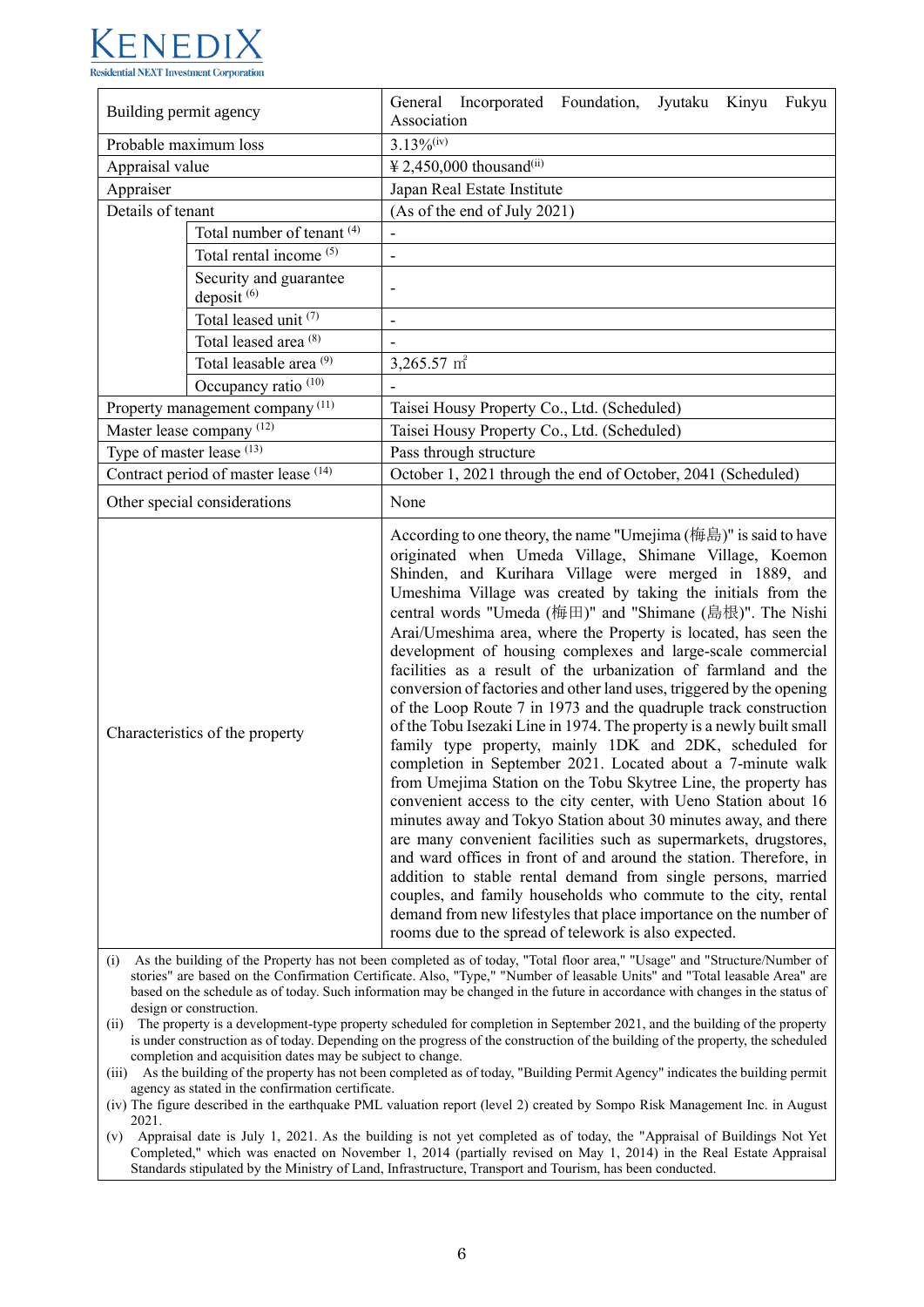

| Property name                                                                                                                                                     |                                        | Excellent Takarazuka Garden Hills                                    |  |
|-------------------------------------------------------------------------------------------------------------------------------------------------------------------|----------------------------------------|----------------------------------------------------------------------|--|
| Type of assets                                                                                                                                                    |                                        | Trust beneficiary interest in real estate                            |  |
| Trustee                                                                                                                                                           |                                        | Mitsubishi UFJ Trust and Banking Corporation (Scheduled)             |  |
| Trust term                                                                                                                                                        |                                        | December 1, 2021 through the end of December, 2041 (Scheduled)       |  |
|                                                                                                                                                                   | Location (Address) <sup>(1)</sup>      | 5-4-1, Hirai, Takarazuka-shi, Hyogo                                  |  |
|                                                                                                                                                                   | Type of ownership                      | Proprietary ownership                                                |  |
|                                                                                                                                                                   | Site area                              | 2,323.16m <sup>2</sup>                                               |  |
| Land                                                                                                                                                              | Use districts                          | Category 1 medium-to-high-rise exclusive residential district        |  |
|                                                                                                                                                                   | Building coverage area <sup>(2)</sup>  | 60%                                                                  |  |
|                                                                                                                                                                   | Floor area ratio $(2)$                 | 200%                                                                 |  |
|                                                                                                                                                                   | Type of ownership                      | Proprietary ownership                                                |  |
|                                                                                                                                                                   | Total floor area                       | 5,414.02m <sup>2</sup>                                               |  |
|                                                                                                                                                                   | Construction completion                | <b>June 2021</b>                                                     |  |
| <b>Building</b>                                                                                                                                                   | Usage                                  | Private senior home                                                  |  |
|                                                                                                                                                                   | Structure / Number of<br>stories       | Reinforced concrete strucuture with flat roof / fifth-story building |  |
|                                                                                                                                                                   | Number of Rooms /<br>Resident capacity | 130 rooms / 130 people                                               |  |
| Architect                                                                                                                                                         |                                        | AR Architecture Office K.K.                                          |  |
| Constructor                                                                                                                                                       |                                        | Sunada Construction K.K.                                             |  |
| Building permit agency                                                                                                                                            |                                        | Kenchikukensakiko K.K.                                               |  |
|                                                                                                                                                                   | Probable maximum loss                  | $4.06\%$ <sup>(i)</sup>                                              |  |
| Appraisal value                                                                                                                                                   |                                        | ¥ 2,410,000 thousand (ii)                                            |  |
| Appraiser                                                                                                                                                         |                                        | The Tanizawa Sōgō Appraisal Co., Ltd.                                |  |
| Details of tenant                                                                                                                                                 |                                        | (as of the end of July, 2021)                                        |  |
|                                                                                                                                                                   | Total number of tenants <sup>(4)</sup> |                                                                      |  |
|                                                                                                                                                                   | Tenant                                 | Excellent Care System Co., Ltd.                                      |  |
|                                                                                                                                                                   | Total rental income (5)                | Not disclosed according to tenant's intention                        |  |
| Security and guarantee<br>Total leased section <sup>(7)</sup><br>Total leased area <sup>(8)</sup><br>Total leasable area <sup>(9)</sup><br>Occupancy ratio $(10)$ |                                        | Not disclosed according to tenant's intention                        |  |
|                                                                                                                                                                   |                                        | 1 section                                                            |  |
|                                                                                                                                                                   |                                        | 5,414.02m <sup>2</sup>                                               |  |
|                                                                                                                                                                   |                                        | 5.414.02m <sup>2</sup>                                               |  |
|                                                                                                                                                                   |                                        | 100.0%                                                               |  |
| Property management company <sup>(11)</sup>                                                                                                                       |                                        | HASEKO LIVENET, Inc. (Scheduled)                                     |  |
| Master lease company <sup>(12)</sup>                                                                                                                              |                                        | $\qquad \qquad -$                                                    |  |
| Type of master lease (13)                                                                                                                                         |                                        | $\overline{\phantom{a}}$                                             |  |
| Contract period of master lease (14)                                                                                                                              |                                        | $\overline{\phantom{m}}$                                             |  |
| Other special considerations                                                                                                                                      |                                        | None                                                                 |  |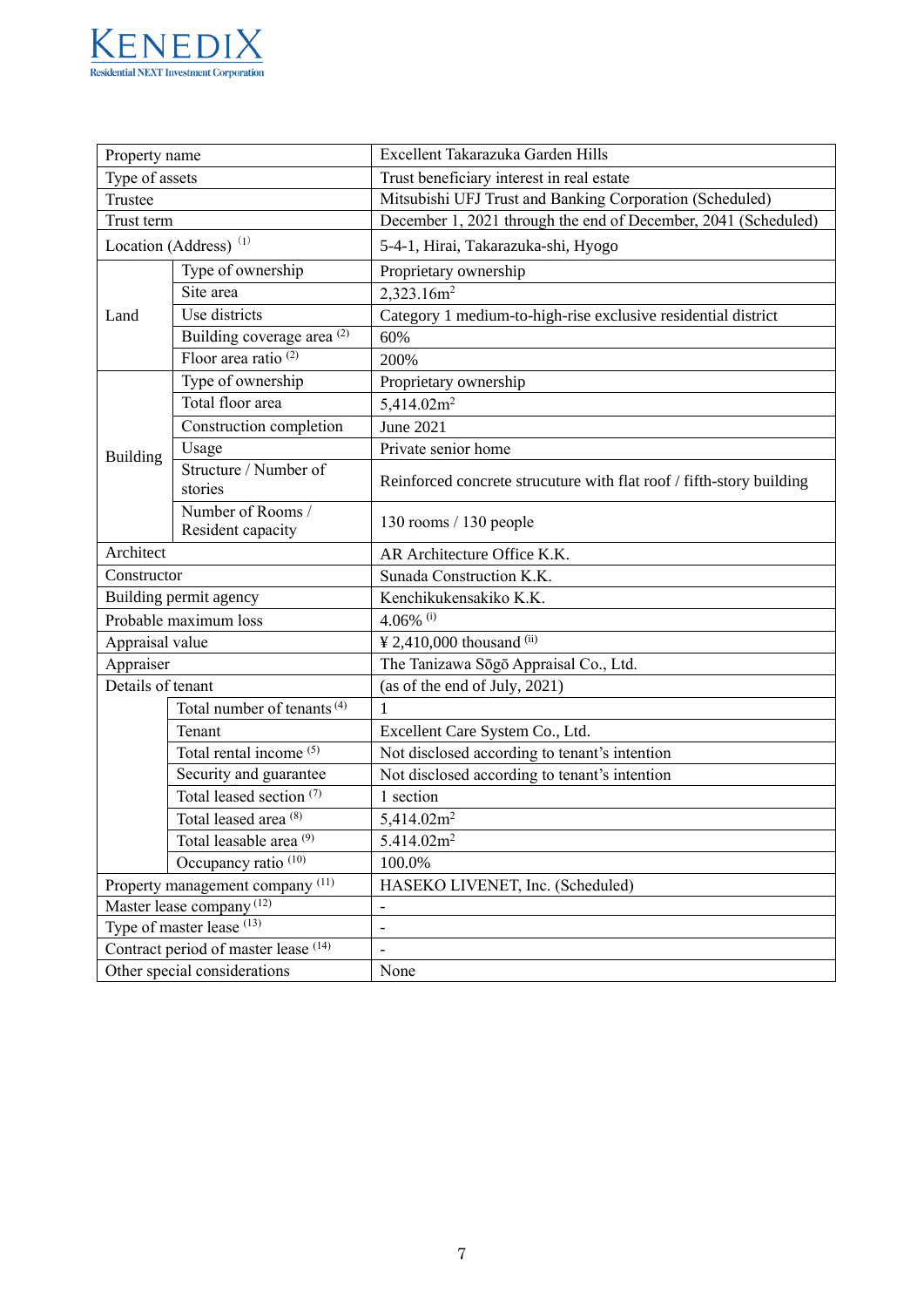

| Overview of contract with tenant <sup>(15)</sup>                                                                         |               | Contract format: Building general lease contract<br>Contract period: June 30, 2021 through June 29, 2041<br>Rent revisions:<br>In principle, rent shall not be revised. However, rents may be revised<br>every three years upon mutual agreement between the lessor and<br>lessee when there are changes in economic conditions such as taxes<br>and public dues, prices, and interest rate levels, or when the lessor<br>makes additional investments (including expansion, renovation, and<br>repair) in the property.                                                                                                                                                                                                                                                                                                          |                               |               |
|--------------------------------------------------------------------------------------------------------------------------|---------------|-----------------------------------------------------------------------------------------------------------------------------------------------------------------------------------------------------------------------------------------------------------------------------------------------------------------------------------------------------------------------------------------------------------------------------------------------------------------------------------------------------------------------------------------------------------------------------------------------------------------------------------------------------------------------------------------------------------------------------------------------------------------------------------------------------------------------------------|-------------------------------|---------------|
|                                                                                                                          |               | Contract renewal:<br>In the case that neither the lessor nor the lessee expresses any written<br>intention at least six months prior to the expiration of the lease term,<br>the lease term shall be continued for another three years under the<br>same conditions. The same shall apply thereafter.                                                                                                                                                                                                                                                                                                                                                                                                                                                                                                                             |                               |               |
|                                                                                                                          |               | Mid-term cancellation:<br>The lessor may not cancel this contract before June 29, 2029, the<br>deadline for the prohibition of mid-term cancellation. If any of the<br>following conditions are met after June 29, 2029, the deadline for the<br>prohibition of mid-term cancellation, the lessee may cancel this<br>contract early.<br>1 Conclude a building lease contract with a third party separately<br>agreed upon by the lessor and lessee that has the same terms and<br>conditions as this contract in general.<br>2 The lessee must give written notice of the date on which it wishes<br>to cancel the contract, after the deadline for prohibition of mid-term<br>cancellation and at least 12 months prior to the cancellation date, and<br>pay 36 months of rent to the lessor as a mid-term cancellation penalty. |                               |               |
| Overview of operator and facility $(16)$<br>(Date of preparing the written explanation of important matter: May 1, 2021) |               |                                                                                                                                                                                                                                                                                                                                                                                                                                                                                                                                                                                                                                                                                                                                                                                                                                   |                               |               |
| Operator<br>Co., Ltd.                                                                                                    |               | <b>Excellent Care System</b>                                                                                                                                                                                                                                                                                                                                                                                                                                                                                                                                                                                                                                                                                                                                                                                                      | Opening date                  | Agust 1, 2021 |
| Type of facility                                                                                                         |               |                                                                                                                                                                                                                                                                                                                                                                                                                                                                                                                                                                                                                                                                                                                                                                                                                                   | Number of Rooms<br>(room)     | 130           |
| Condition of rights for residence                                                                                        | Rights to use |                                                                                                                                                                                                                                                                                                                                                                                                                                                                                                                                                                                                                                                                                                                                                                                                                                   | Resident capacity<br>(people) | 130           |

|                                           | Main room area range<br>(m <sup>2</sup> ) | 19.22                                                                 | Number of residents<br>(people)                               |  |
|-------------------------------------------|-------------------------------------------|-----------------------------------------------------------------------|---------------------------------------------------------------|--|
|                                           | Entering requirement                      | Self-reliance, support<br>required, care required                     | Occupancy rate                                                |  |
| Average required level of<br>nursing care |                                           |                                                                       | Average age of<br>residents (years old)                       |  |
|                                           | Service fee payment method                |                                                                       |                                                               |  |
|                                           |                                           | Monthly fee basis                                                     | One-time entrance fee<br>basis                                |  |
|                                           | One-time entrance<br>$fee$ (yen)          |                                                                       |                                                               |  |
|                                           | Monthly service<br>fee $(yen)$            | 219,000                                                               |                                                               |  |
| Staff engaged in nursing care             |                                           |                                                                       | Staff at nighttime<br>(number of staff<br>members at minimum) |  |
| Cooperating medical institutions          |                                           | Medical Corporation Association Ikeikai Matsumoto Home Medical Clinic |                                                               |  |
| Cooperating dental institutions           |                                           | Amagasaki Garden Dental Clinic                                        |                                                               |  |
|                                           |                                           |                                                                       |                                                               |  |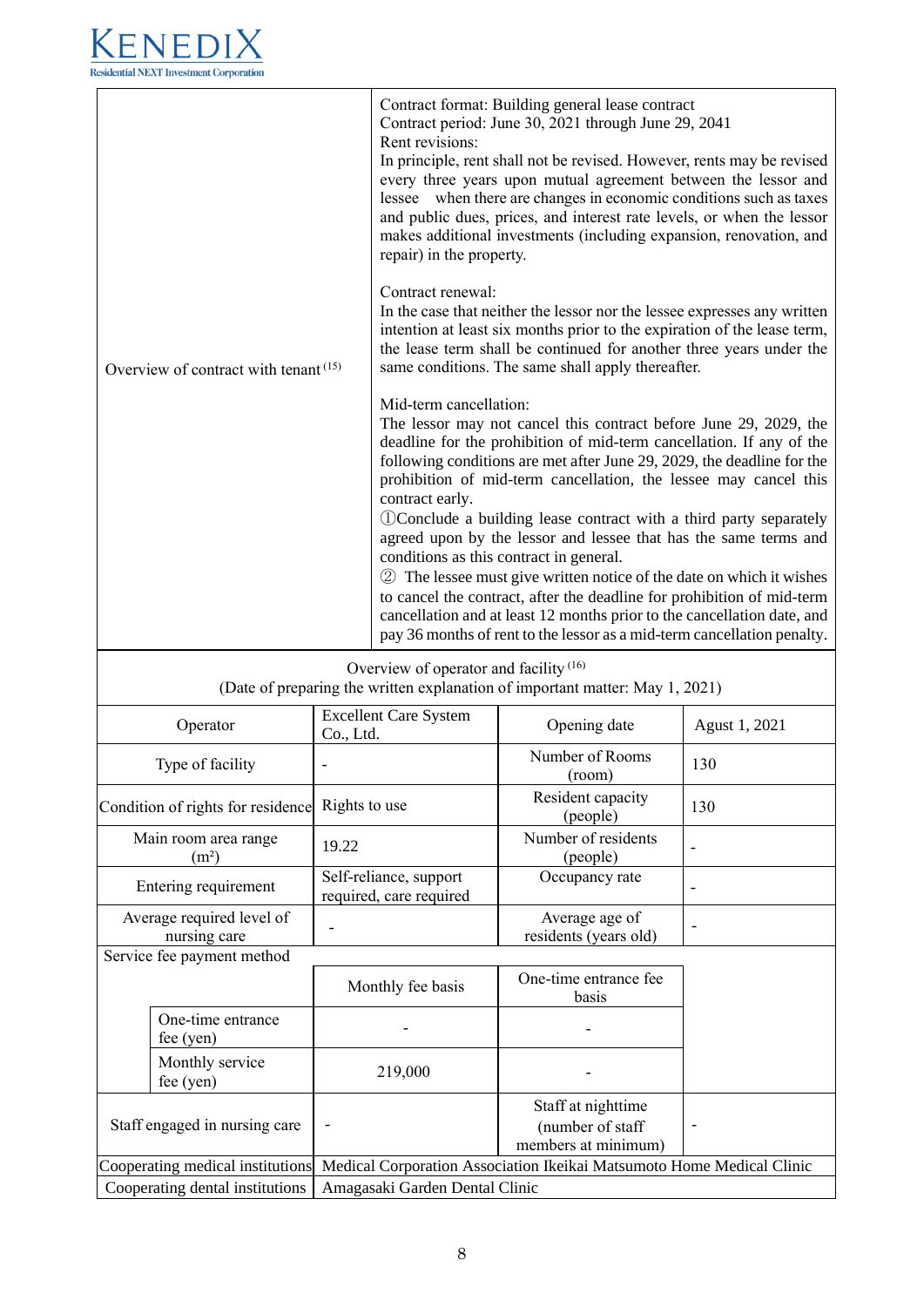

Characteristics of the property

#### (Location with excellent accessibility)

Takarazuka City, where the property is located, is known as a tourist city with the Takarazuka Revue, Takarazuka Hot Springs, and famous temples such as Kiyoshikojin, as well as a highly desirable residential city along with Ashiya City and Nishinomiya City due to the convenient location in the Hanshin region. The property is located about a 4-minute walk from Yamamoto Station on the Hankyu Takarazuka Main Line, and has excellent access by car as it is close to National Route 176, and the surrounding area is full of convenient facilities such as supermarkets, drugstores and post offices, making it a relatively superior location.

#### (Well-equipped, high-quality facility)

All rooms are  $19.20 \text{ m}^2$  in size and are single occupancy, with a total of 130 rooms. The common areas include a cafeteria and functional training room, a kitchen, a health management room, and a mechanical bathroom, and the property is equipped with a full range of functional facilities for a fee-based nursing home including a barrierfree design. The property includes the interior design which is similar to a hotel, the dining room which has a high-grade feel with a members-only kappo (Japanese-style cooking) restaurant in one corner, and ICT facilities such as cameras for monitoring and nurse calls to maximize the care of the residents.

#### (Status of Operations)

This property is a fee-based nursing home with care that began operations in August 2021 by Excellent Care System Co., Ltd. The monthly fee for moving in is 219,000 yen, which is in the mid-price range. Stable operations are possible due to the high credibility of the operator, its operational track record, full range of services, reasonable move-in costs, and favorable living environment.

(i) The figure described in the earthquake PML valuation report (level 2) created by Sompo Risk Management Inc. in August 2021. (ii) Appraisal date is July 31, 2021.

- (Note1) "Location" is the indication of the residential address. In case there is no indication of the residential address, it is the building address under the lot address or the building location indicated in the registration items certificate (the lot number among such if there are multiple lot addresses). In case of the building is not completed as of today, the lot number is indicated (If there is more than one lot, the lot number of one of them).
- (Note2) "Building coverage ratio" and "Floor area ratio" are the designated building-to-land ratio and designated floor-area ratio provided in the city plan.
- (Note3) "Type" is the classification of the principal residential unit of the building, the studio type, the small family type or family type as described below.

| Studio type                                                                                                                                                | Small family type                                                                                                                                        | Family type                                                                                                                            |
|------------------------------------------------------------------------------------------------------------------------------------------------------------|----------------------------------------------------------------------------------------------------------------------------------------------------------|----------------------------------------------------------------------------------------------------------------------------------------|
| (housing mainly for single)<br>households)                                                                                                                 | (housing mainly for married-<br>couple households and family<br>households with an infant)                                                               | (housing mainly for family<br>households of 3 persons or more)                                                                         |
| The exclusively owned area per<br>residential unit contains at least<br>$18m^2$ , but less than $30m^2$ and at<br>least 20 rentable units per<br>property. | The exclusively owned area per<br>residential unit contains at least<br>$30m2$ , but less than $60m2$ and at<br>least 15 rentable units per<br>property. | The exclusively owned area per<br>residential unit contains at least<br>$60m2$ per unit and at least 5<br>rentable units per property. |

- (Note4) "Total number of tenants" is described the number of end tenants. In the case that there is a master lease contract entered into with a master lease company, "Total number of tenants" is indicated as "1".
- (Note5) "Total Rent Income" is the sum of the monthly rent according to the lease agreements actually executed with the end tenants (the sum of rent and common area maintenance charges of the residents etc., provided, however, that in case the adjunct facilities fee such as car parking space usage fees are included in the lease agreements, it includes such fees) in the case that the master lease type is pass-through and is the monthly rent according to the sublease agreements with rent insurance executed with master lease company (the sum of rent and common area maintenance charges of the residents etc., provided, however, that in case the adjunct facilities fee such as car parking space usage fees are included in the lease agreements, it includes such fees) in the case that the master lease type is rent insurance. Furthermore, the figures are rounded down to the nearest thousand yen. In case of the building has not been completed as of July 31, 2021, it is described with "-".
- (Note6) "Security and Guarantee Deposit" is the sum of the security and guarantee deposits, etc. of each end tenant based on the lease agreement executed with each end tenant. However, in case there is a part for which returning is unnecessary due to special provision of deduction of security deposits, etc. in each lease agreement, it is the amount after the amount is deduced. In addition, the balance of the security and guarantee deposit, etc. based on the lease agreement with rent insurance executed with a master lease company is displayed in the case that the master lease type is rent insurance. However, it is the sum of pass-through security and guarantee deposits, etc. and rent insurance security and guarantee deposits, etc. in case agreement with a different master lease type has been executed. Furthermore, the figures are rounded down to the nearest thousand yen. In case of the building has not been completed as of July 31, 2021, it is described with "-".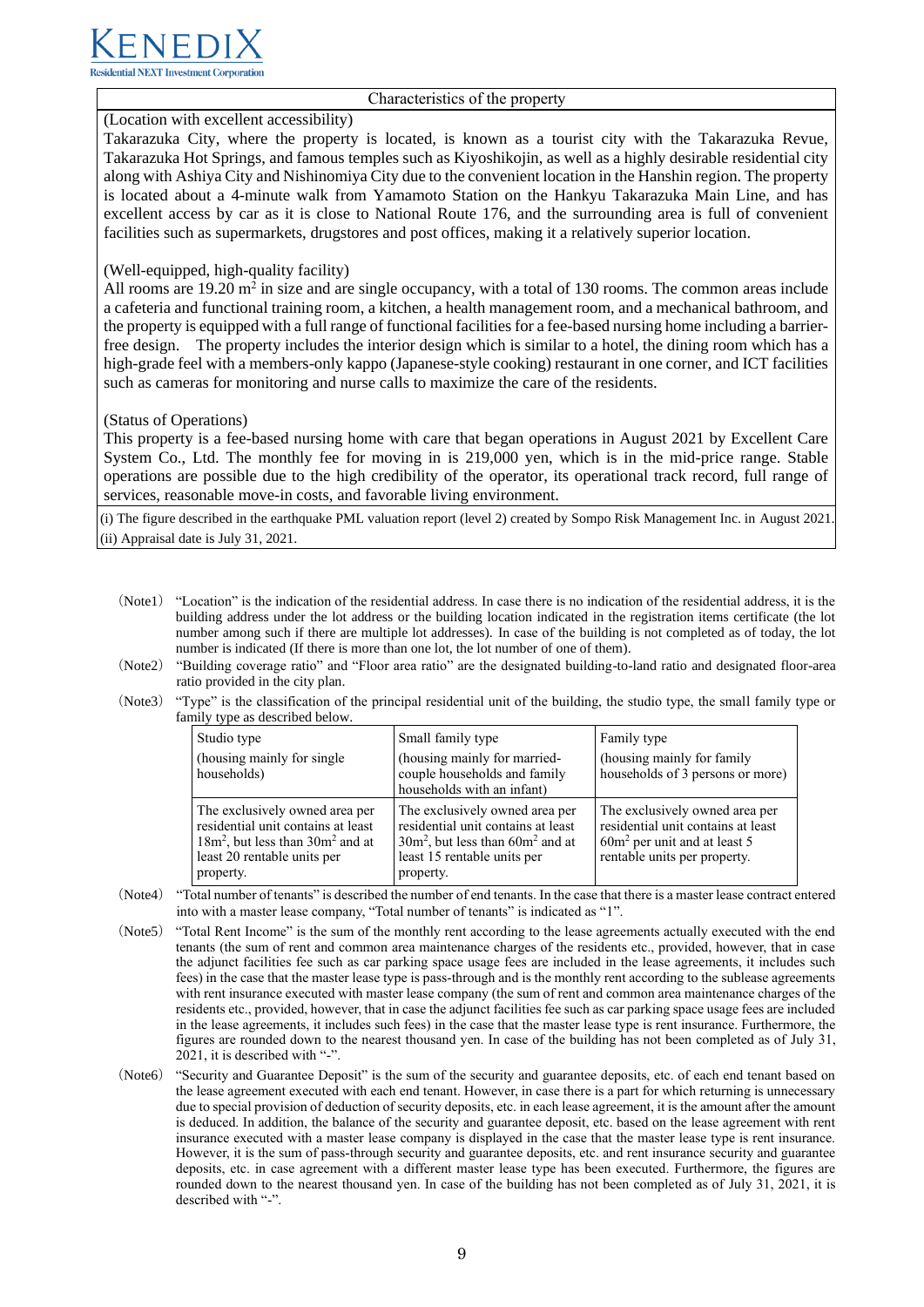# **Residential NEXT Investment Corporatio**

- (Note7) "Total Leased Unit" or "Total Leased Section" is the number of leased residential units or sections, where the lease agreements are actually executed with end tenants (If there are stores, etc., they are included.). In case of the building has not been completed as of July 31, 2021, it is described with "-".
- (Note8) "Total Leased Area" is the leased floor area described in the lease agreements which were actually executed with end tenants. In case of the building has not been completed as of July 31, 2021, it is described with "-".
- (Note9) "Total Leasable Area" is the floor area described in the lease agreements that is leasable at the to-be acquired asset (in case the to-be acquired asset contains more than one building, the sum of the leasable floor area of such buildings). If the floor is not in operation, the leased floor area under the lease agreement at the most recent time when the floor was leased, or the floor area calculated based on the building completion diagram is stated. However, KDX Umejima is under construction as of today and the buildings have not been completed, the total leasable area is scheduled as of today and are subject to change in the future.
- (Note10) "Occupancy Ratio" is the ratio of the "Total Leased Areas" (based on the lease agreements) to the "Total Leasable Area" of the to-be acquired asset rounded to the first decimal place. In case of the building has not been completed as of July 31, 2021, it is described with "-".
- (Note11) "Property Management Company" is the property management company that executes or is scheduled to execute the property management agreement for the property.
- (Note12) "Master Lease Company" is the master lease company that executes or is scheduled to execute the master lease agreement for the property. In case that the owner has already concluded or will conclude lease contract with endtenant directly, it is described with "-".
- (Note13) "Type of master lease" is described as following; "Pass through structure" in case of the conclusion of the master lease contract without rent guarantee, "Rent guarantee structure" in case of the conclusion of the master lease contract with rent guarantee, and "-" in case that the owner has already concluded or will conclude lease contract with endtenant directly or there's no end-tenant.
- (Note14) If date of acquisition of the properties by the operator of the Silent Partnership is changed, the scheduled acquisition date after such amendment will be the beginning of the master lease contract period, the termination date of which is scheduled to be the termination date of each trust agreement.
- (Note15) " Overview of contract with tenant " indicates the details of the lease agreement, etc. that has been concluded with the operator.
- (Note16) ⅰ) "Operator", "Opening date"," Type of facility"," Number of Rooms", "Condition of rights for reside " Resident capacity", "Room area range (m<sup>2</sup>)", "Number of residents (people)", "Entering requirement", "Occupancy rate", "Average age of residents(years old)", "Service fee payment method", "Staff engaged in nursing care", "Staff at nighttime (number of staff members at minimum)" are based on the written explanation of important matter or the information obtained by operator. In the case of the information obtained by operator, the reference time of the information is indicated in parentheses. If there is no description or consent from operator in not obtained, it is described as "-".

ⅱ) "Service fee payment method" indicates the content described as the most common and standard plan in the written explanation of important matter or the information provided by the operator as the most common and standard plan.

iii) "Average nursing level" represents the "Total of  $(A \times B)$ " s" divided by C: A= "No. of residents by nursing level defined by the disclosure statement"; B="0" for self-reliant, "0.375" for Support Required-1, "1" for Support Required-2, or "1-5" respectively for Long-term Care Required-1 to Long-term Care Required-5; and C="Total no. of residents." If there is no description or consent from operator in not obtained, it is described as "-".

iv) "Cooperating medical institutions" and "Cooperating dental institutions" indicate the cooperating medical institutions, the cooperating dental institutions and the designated medical institutions in the written explanation of important matter.

| Godo Kaisha Trinity 1<br>Company name                                        |                                                                                    |
|------------------------------------------------------------------------------|------------------------------------------------------------------------------------|
| 2-1-6 Uchisaiwaicho, Chiyoda-ku, Tokyo<br>Location                           |                                                                                    |
| Title and name of                                                            | Representative: Ippan Shadan Hojin Trinity 1                                       |
| representative                                                               | Office administrator: Masanori Nakatsu                                             |
| Description of business                                                      | 1. Acquisition, holding, disposal, leasing and management of real estate           |
|                                                                              | 2. Acquisition, holding and disposal of trust beneficiary interests in real estate |
| 3. All business incidental to the above                                      |                                                                                    |
| ¥1 million<br>Capital                                                        |                                                                                    |
| Date of incorporation<br>July 12, 2021                                       |                                                                                    |
| Relationship with the Investment Corporation or the Asset Management Company |                                                                                    |
| Capital                                                                      | A general incorporated association, to which KIP, a subsidiary company of          |
| relationship                                                                 | KDX which is the parent company of the Asset Management Company under              |
|                                                                              | the Financial Instruments and Exchange Act, contributes funds, owns entire         |
|                                                                              | equity interest of the company.                                                    |
| Personnel                                                                    | There is no special personnel relationship between the Investment Corporation      |
| relationship                                                                 | or the Asset Management Company and the concerned company. Furthermore,            |

## **6. Profile of Operator of Silent Partnership**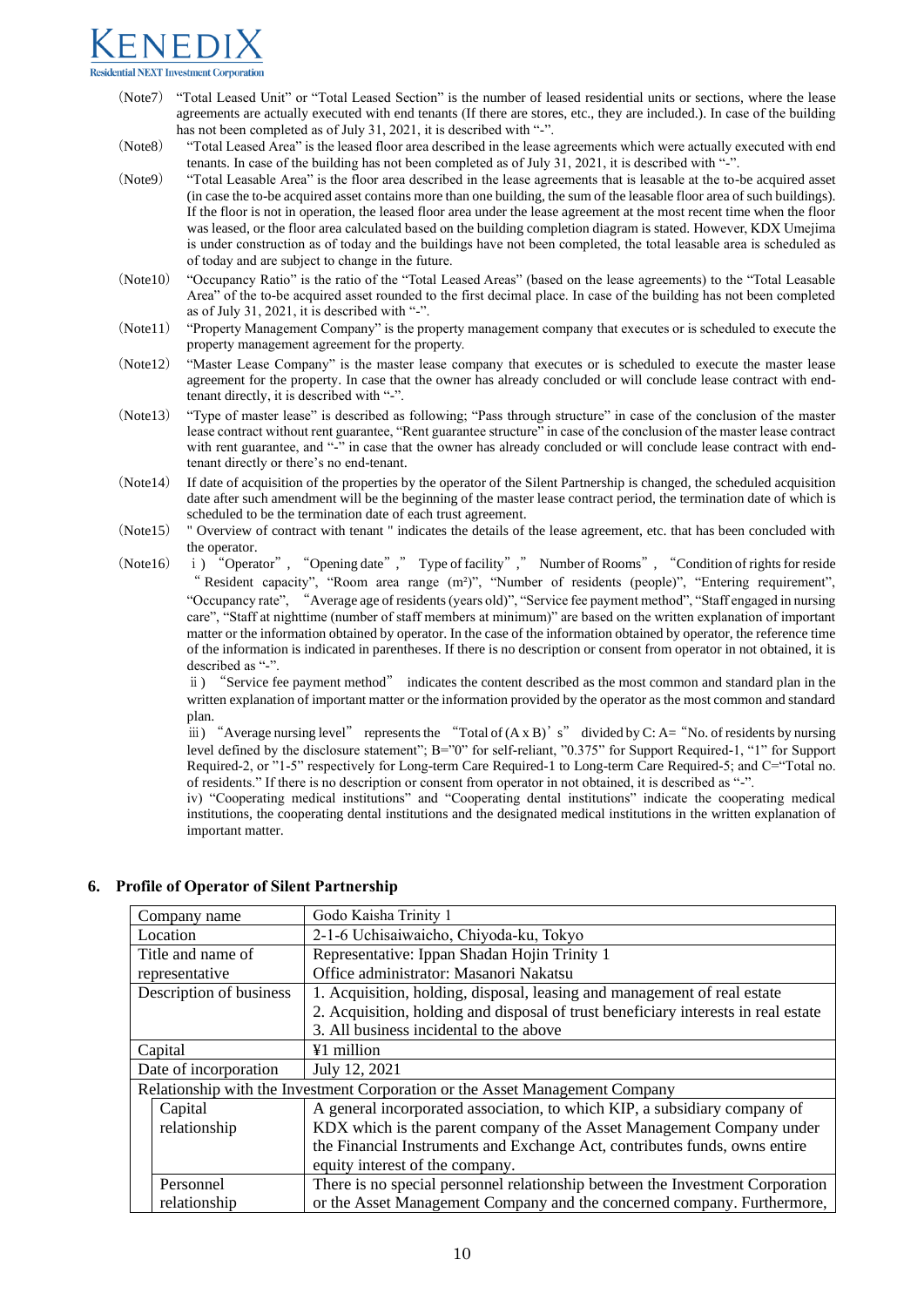

|                                 | there is no special personnel relationship between related parties or associated<br>companies of the Investment Corporation or the Asset Management Company<br>and related parties or associated companies of the concerned company.                                                                                                                                                                                                                                                                 |  |
|---------------------------------|------------------------------------------------------------------------------------------------------------------------------------------------------------------------------------------------------------------------------------------------------------------------------------------------------------------------------------------------------------------------------------------------------------------------------------------------------------------------------------------------------|--|
| <b>Business</b><br>relationship | There is no special business relationship between the Investment Corporation<br>or the Asset Management Company and the concerned company. Furthermore,<br>there is no special business relationship between related parties or associated<br>companies of the Investment Corporation or the Asset Management Company<br>and related parties or associated companies of the concerned company. In<br>addition, the asset management of Godo Kaisha Trinity 1 is scheduled to be<br>entrusted to KIP. |  |
| Applicability of                | The concerned company is not a "related party, etc." as defined the Investment                                                                                                                                                                                                                                                                                                                                                                                                                       |  |
| related party                   | Trust Act, but is a "related party" as defined in the Related-party Transaction                                                                                                                                                                                                                                                                                                                                                                                                                      |  |
| relationship                    | Rules of Residential REIT Department of the Asset Management Company.                                                                                                                                                                                                                                                                                                                                                                                                                                |  |

## **7. Related-party Transactions**

G.K. Trinity One is a related party as set forth in the Related-party Transaction Rules of Residential REIT Department, the Asset Management Company. Therefore, the transaction has undergone a prescribed procedure according to the Related-party Transaction Rules.

## **8. Acquisition Schedule**

| Date of decision of acquisition         | August 24, 2021                                          |  |
|-----------------------------------------|----------------------------------------------------------|--|
| Scheduled date of conclusion of         |                                                          |  |
| silent partnership agreement            | August 24, 2021                                          |  |
| Scheduled date of Silent Partnership    | August 26, 2021 / September 30, 2021 / November 30, 2021 |  |
| Equity Interest investment              |                                                          |  |
| Scheduled date of delivery of trust     | Serenite Koshien Plie: August 27, 2021                   |  |
| beneficiary interests in real estate to | KDX Residence Umejima: October 1, 2021                   |  |
| operator of silent partnership          | Excellent Takarazuka Garden Hillls: December 1, 2021     |  |

## **9. Forecasts**

The impact of the Acquisition on the period ending January 2022 (20<sup>th</sup> Fiscal Period: August 1, 2021 to January 31, 2022) are minimal. The forecast for the period ending January 2022 and the period ending July 2022 (21th Fiscal Period: February 1, 2022 to July 31, 2022) is now reviewed, taking into account management status of owned assets as well as the Acquisition and will be announced in the financial report (*Kessan Tanshin*) scheduled to be released on September 14, 2021.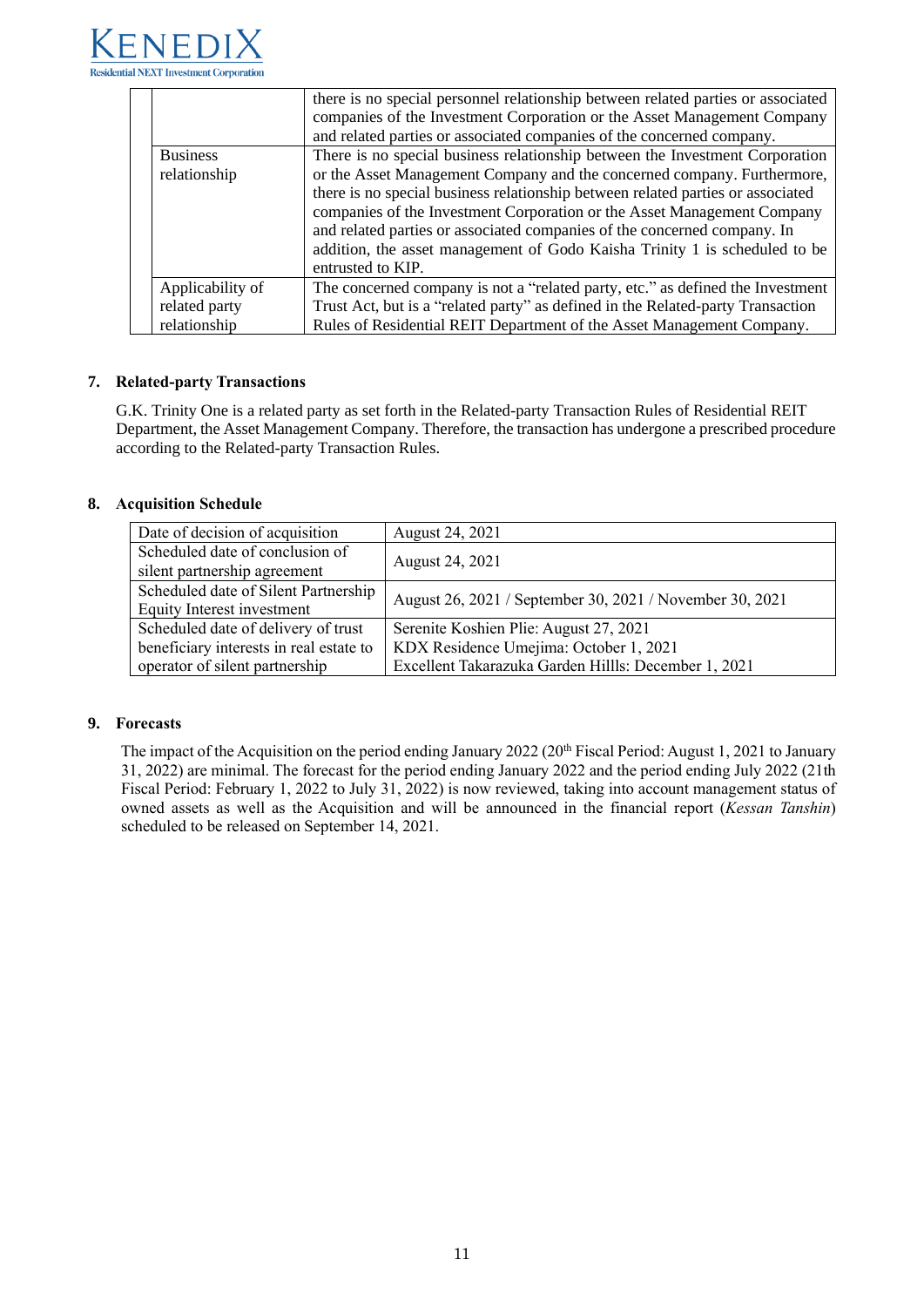

## **10. Appraisals Report Summary**

| Property name   | Serenite Koshien Plie                 |
|-----------------|---------------------------------------|
|                 |                                       |
| Appraisal value | ¥803,000,000                          |
| Appraiser       | The Tanizawa Sōgō Appraisal Co., Ltd. |
| Appraisal date  | July 31, 2021                         |

|                                                            |  |             | (Unit: Yen)                                                                                                                                                                                                                                                                                                                                                        |
|------------------------------------------------------------|--|-------------|--------------------------------------------------------------------------------------------------------------------------------------------------------------------------------------------------------------------------------------------------------------------------------------------------------------------------------------------------------------------|
| Item                                                       |  | Content     | <b>Basis</b>                                                                                                                                                                                                                                                                                                                                                       |
| Income Capitalization Approach Value                       |  | 803,000,000 | Estimate by setting a standard value on the Value Calculated<br>Using the Discounted Cash Flow method and verifying the<br>value calculated using the Direct Capitalization method.                                                                                                                                                                                |
| Value Calculated Using the<br>Direct Capitalization Method |  | 820,000,000 | Assessed by capitalizing the medium to long-term stable net<br>income with the capitalization rate.                                                                                                                                                                                                                                                                |
| (1) Gross Operating Revenue                                |  | 51,998,011  |                                                                                                                                                                                                                                                                                                                                                                    |
| Maiximu Gross Operating<br>Revenue                         |  | 55,089,083  | Assessed based on a level of fair rent considered to remain<br>stable over the medium and long term.                                                                                                                                                                                                                                                               |
| Shortfall Attributed to<br>Vacancies                       |  | 3,091,072   | Assessed based on the level of occupancy ratio that can be<br>maintained stably over the medium and long term.                                                                                                                                                                                                                                                     |
| (2) Operating Expenses                                     |  | 13,391,785  |                                                                                                                                                                                                                                                                                                                                                                    |
| Maintenance Expenses                                       |  | 1,846,854   | Assessed using the estimate of BM, the level of expenses at<br>similar properties and other factors as a reference.                                                                                                                                                                                                                                                |
| <b>Utility Expenses</b>                                    |  | 517,810     | Assessed by reflecting the expense level of similar properties.                                                                                                                                                                                                                                                                                                    |
| Repair Expenses                                            |  | 1,497,283   | Assessed with consideration of expenses at similar<br>properties, annual average repair, maintenance and renewal<br>expenses in the engineering report.                                                                                                                                                                                                            |
| <b>Property Management Fees</b>                            |  | 1,021,391   | Assessed based on the draft of PM contract.                                                                                                                                                                                                                                                                                                                        |
| Tenant Recruit Expenses, etc.                              |  | 1,414,840   | Assessed by reflecting the draft of PM contract and the lease<br>terms of similar properties.                                                                                                                                                                                                                                                                      |
| <b>Taxes and Dues</b>                                      |  | 4,463,300   | Assessed based on the similar cases                                                                                                                                                                                                                                                                                                                                |
| Damage Insurance Fees                                      |  | 186,400     | Assessed based on the insurance brochure.                                                                                                                                                                                                                                                                                                                          |
| Other Expenses                                             |  | 2,443,907   | Assessed using the expense level at similar properties and<br>other factors as a reference.                                                                                                                                                                                                                                                                        |
| (3) Net Operating Income<br>$(NOI=(1)-(2))$                |  | 38,606,226  |                                                                                                                                                                                                                                                                                                                                                                    |
| (4) Gain on guarantee deposit<br>investment                |  | 39,861      | Assessed by using an investment return of 1.0%.                                                                                                                                                                                                                                                                                                                    |
| (5) Capital Expenditure                                    |  | 932,000     | Assessed taking into account the level of capital expenditures<br>at similar properties and the age of the property, assuming<br>that an equal amount is added to a reserve in each fiscal<br>period.                                                                                                                                                              |
| (6) Net Cash Flow<br>$(NCF=(3)+(4)-(5))$                   |  | 37,714,087  |                                                                                                                                                                                                                                                                                                                                                                    |
| (7) Capitalization Rate                                    |  | 4.6%        | Assessed by taking into account the property's location, the<br>characteristics of the building and other characteristics.                                                                                                                                                                                                                                         |
| Value Calculated Using the<br>Discounted Cash Flow Method  |  | 795,000,000 |                                                                                                                                                                                                                                                                                                                                                                    |
| Discount Rate                                              |  | 4.7%        | Assessed by comprehensively taking into account the<br>Property's unique characteristics, while reflecting investment<br>returns of similar properties in transaction.                                                                                                                                                                                             |
| Terminal Capitalization Rate                               |  | 4.8%        | Assessed by comprehensively taking into account upcoming<br>changes in investment returns, risks associated with the<br>property to be acquired, general prediction of economic<br>growth rate, trends in real estate prices and rental rates, and all<br>other applicable factor, while reflecting returns associated with<br>acquisitions of similar properties. |
| Value Calculated Using the Cost Method                     |  | 965,000,000 |                                                                                                                                                                                                                                                                                                                                                                    |
| Land                                                       |  | 42.0%       |                                                                                                                                                                                                                                                                                                                                                                    |
| <b>Building</b>                                            |  | 58.0%       |                                                                                                                                                                                                                                                                                                                                                                    |

| Items applied to adjustments in approaches to the value and the<br>determination of the appraisal value | Adopted income approach value from the judgment that the<br>income approach value is more persuasive because it is the<br>price calculated according to price formation process from the<br>aspect of earnings, while using the value calculated based on<br>the cost approach as a reference. |
|---------------------------------------------------------------------------------------------------------|------------------------------------------------------------------------------------------------------------------------------------------------------------------------------------------------------------------------------------------------------------------------------------------------|
|---------------------------------------------------------------------------------------------------------|------------------------------------------------------------------------------------------------------------------------------------------------------------------------------------------------------------------------------------------------------------------------------------------------|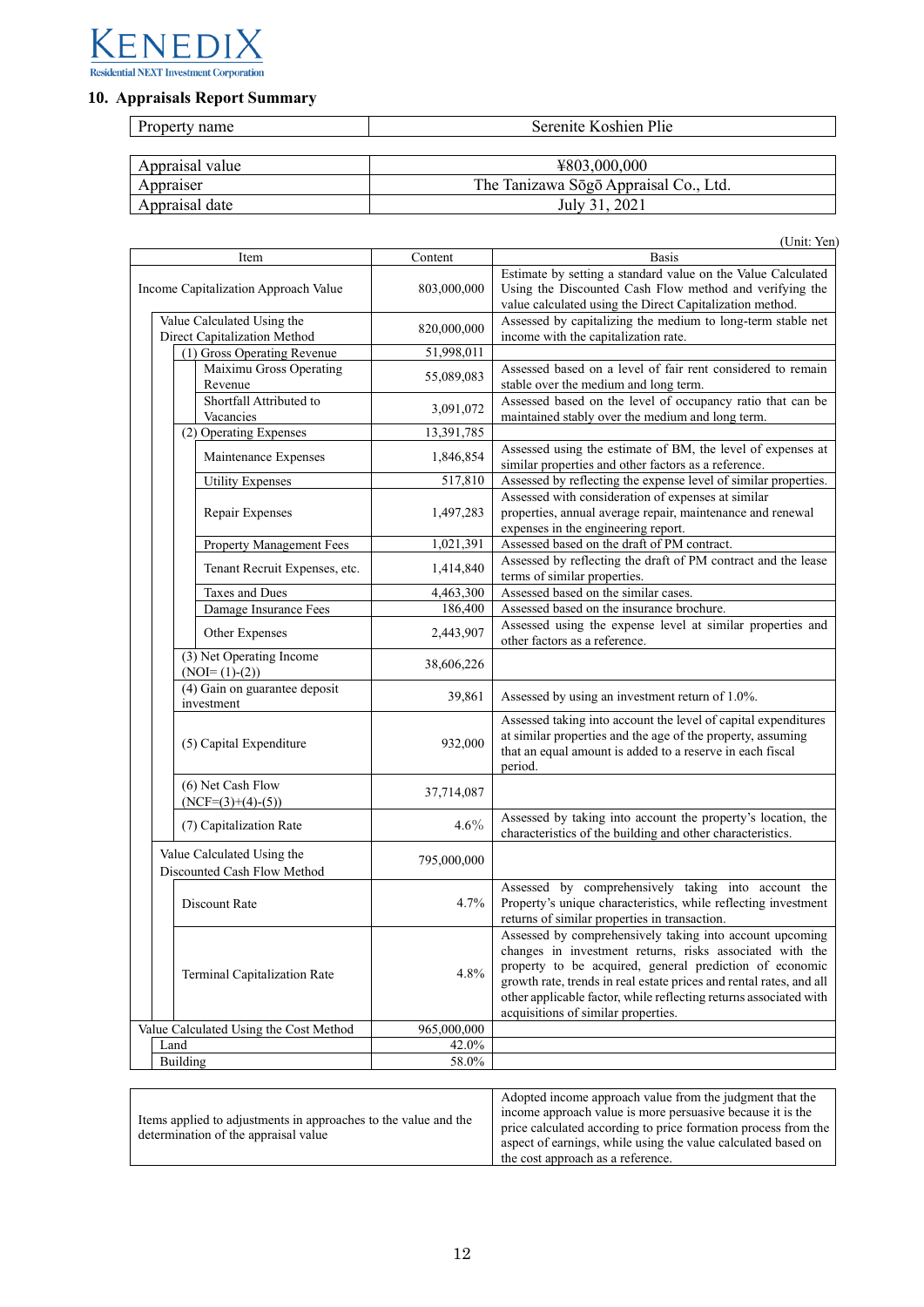

| Property name | KDX Residence Umejima |
|---------------|-----------------------|

| Appraisal value | $\text{\textsterling}2,450,000,000$ |
|-----------------|-------------------------------------|
| Appraiser       | Japan Real Estate Institute         |
| Appraisal date  | , 2021<br>July 1                    |

|                                      |                                                            |               | (Unit: Yen)                                                                                                                                                                                                                                                                                                                                                        |
|--------------------------------------|------------------------------------------------------------|---------------|--------------------------------------------------------------------------------------------------------------------------------------------------------------------------------------------------------------------------------------------------------------------------------------------------------------------------------------------------------------------|
| Item                                 |                                                            | Content       | <b>Basis</b>                                                                                                                                                                                                                                                                                                                                                       |
| Income Capitalization Approach Value |                                                            | 2,450,000,000 | Estimated by treating equally the income capitalization<br>approach value calculated using the Direct Capitalization<br>method and the value calculated using the Discounted Cash<br>Flow method.                                                                                                                                                                  |
|                                      | Value Calculated Using the<br>Direct Capitalization Method | 2,500,000,000 | Assessed by capitalizing the medium to long-term stable net<br>income with the capitalization rate.                                                                                                                                                                                                                                                                |
|                                      | (1) Gross Operating Revenue                                | 122,136,000   |                                                                                                                                                                                                                                                                                                                                                                    |
|                                      | Maiximu Gross Operating<br>Revenue                         | 127,454,000   | Assessed based on a level of fair rent considered to remain<br>stable over the medium and long term.                                                                                                                                                                                                                                                               |
|                                      | Shortfall Attributed to<br>Vacancies                       | 5,318,000     | Assessed based on the level of occupancy ratio that can be<br>maintained stably over the medium and long term.                                                                                                                                                                                                                                                     |
|                                      | (2) Operating Expenses                                     | 23,076,000    |                                                                                                                                                                                                                                                                                                                                                                    |
|                                      | Maintenance Expenses                                       | 3,300,000     | Assessed by referring to the maintenance and management<br>fees based on the contract conditions and the fee level of<br>similar properties.                                                                                                                                                                                                                       |
|                                      | <b>Utility Expenses</b>                                    | 1,541,000     | Assessed by reflecting the performance of similar properties.                                                                                                                                                                                                                                                                                                      |
|                                      | Repair Expenses                                            | 1,725,000     | Assessed with consideration of expenses at similar<br>properties, annual average repair, maintenance and renewal<br>expenses in the engineering report.                                                                                                                                                                                                            |
|                                      | <b>Property Management Fees</b>                            | 2,119,000     | Assessed by reflecting the compensation rate based on<br>contract terms, those at similar properties, and other factors.                                                                                                                                                                                                                                           |
|                                      | Tenant Recruit Expenses, etc.                              | 3,905,000     | Assessed by reflecting the terms of the contract and the lease<br>terms of similar properties,                                                                                                                                                                                                                                                                     |
|                                      | <b>Taxes and Dues</b>                                      | 9,180,000     | Assessed based on the fiscal 2021 tax base amount, etc.                                                                                                                                                                                                                                                                                                            |
|                                      | Damage Insurance Fees                                      | 442,000       | Assessed by insurance premium rate at similar properties and<br>other factors.                                                                                                                                                                                                                                                                                     |
|                                      | Other Expenses                                             | 864,000       | Internet-related expenses, etc. are recorded as other expenses.                                                                                                                                                                                                                                                                                                    |
|                                      | (3) Net Operating Income<br>$(NOI=(1)-(2))$                | 99,060,000    |                                                                                                                                                                                                                                                                                                                                                                    |
|                                      | (4) Gain on guarantee deposit<br>investment                | 90,000        | Assessed income from investments by using an investment<br>return of 1.0%.                                                                                                                                                                                                                                                                                         |
|                                      | (5) Capital Expenditure                                    | 1,610,000     | Assessed taking into account the level of capital expenditures<br>at similar properties and the age of the property, assuming that<br>an equal amount is added to a reserve in each fiscal period.                                                                                                                                                                 |
|                                      | (6) Net Cash Flow<br>$(NCF=(3)+(4)-(5))$                   | 97,540,000    |                                                                                                                                                                                                                                                                                                                                                                    |
|                                      | (7) Capitalization Rate                                    | 3.9%          | Assessed by taking into account the property's location, the<br>characteristics of the building and other characteristics.                                                                                                                                                                                                                                         |
|                                      | Value Calculated Using the<br>Discounted Cash Flow Method  | 2,390,000,000 |                                                                                                                                                                                                                                                                                                                                                                    |
|                                      | Discount Rate                                              | 3.7%          | Assessed by comprehensively taking into account the<br>Property's unique characteristics, while reflecting investment<br>returns of similar properties in transaction.                                                                                                                                                                                             |
|                                      | Terminal Capitalization Rate                               | 4.1%          | Assessed by comprehensively taking into account upcoming<br>changes in investment returns, risks associated with the<br>property to be acquired, general prediction of economic<br>growth rate, trends in real estate prices and rental rates, and all<br>other applicable factor, while reflecting returns associated with<br>acquisitions of similar properties. |
|                                      | Value Calculated Using the Cost Method                     | 2,520,000,000 |                                                                                                                                                                                                                                                                                                                                                                    |
|                                      | Land                                                       | 65.0%         |                                                                                                                                                                                                                                                                                                                                                                    |
|                                      | Building                                                   | 35.0%         |                                                                                                                                                                                                                                                                                                                                                                    |

| Items applied to adjustments in approaches to the value and the<br>determination of the appraisal value | Adopted income approach value from the judgment that the<br>income approach value is more persuasive because it is the<br>price calculated according to price formation process from<br>the aspect of earnings, while using the value calculated based |
|---------------------------------------------------------------------------------------------------------|--------------------------------------------------------------------------------------------------------------------------------------------------------------------------------------------------------------------------------------------------------|
|                                                                                                         |                                                                                                                                                                                                                                                        |
|                                                                                                         | on the cost approach as a reference.                                                                                                                                                                                                                   |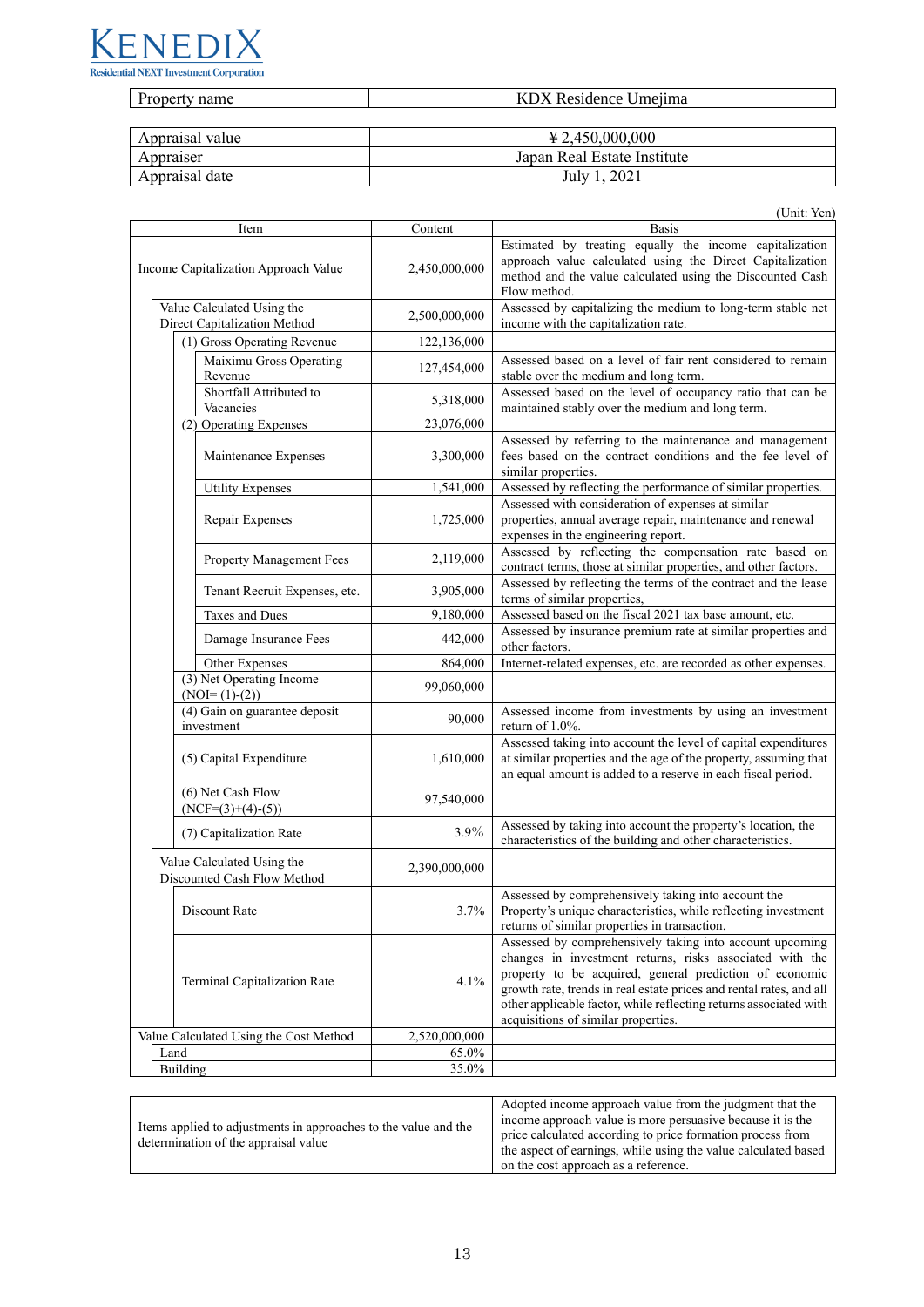

| $\overline{\phantom{a}}$<br>name<br>$\cdot$<br><b>.</b> | TH11.<br>----<br>$\sim$<br>۵n<br>ак<br>. .<br>яти<br>ти<br>ліка<br>31 I C I H |
|---------------------------------------------------------|-------------------------------------------------------------------------------|
|                                                         |                                                                               |

| Appraisal value | $\text{\textsterling}2.410.000.000$   |
|-----------------|---------------------------------------|
| Appraiser       | The Tanizawa Sōgō Appraisal Co., Ltd. |
| Appraisal date  | July 31, 2021                         |

(Unit: Yen)

| Item                                                       |                                                                                                |                                                           | Content               | <b>Basis</b>                                                                                                                                                                                          |
|------------------------------------------------------------|------------------------------------------------------------------------------------------------|-----------------------------------------------------------|-----------------------|-------------------------------------------------------------------------------------------------------------------------------------------------------------------------------------------------------|
| Income Capitalization Approach Value                       |                                                                                                |                                                           | 2,410,000,000         | Estimate by setting a standard value on the Value Calculated<br>Using the Discounted Cash Flow method and verifying the<br>value calculated using the Direct Capitalization method.                   |
| Value Calculated Using the<br>Direct Capitalization Method |                                                                                                |                                                           | 2,430,000,000         | Assessed by capitalizing the medium to long-term stable net<br>income with the capitalization rate.                                                                                                   |
|                                                            | (1) Gross Operating Revenue                                                                    |                                                           | Undisclosed<br>(Note) |                                                                                                                                                                                                       |
|                                                            |                                                                                                | Maiximu Gross Operating<br>Revenue                        | Undisclosed<br>(Note) |                                                                                                                                                                                                       |
|                                                            |                                                                                                | Shortfall Attributed to<br>Vacancies                      | Undisclosed<br>(Note) |                                                                                                                                                                                                       |
|                                                            |                                                                                                | (2) Operating Expenses                                    | 16,834,574            |                                                                                                                                                                                                       |
|                                                            |                                                                                                | Maintenance Expenses                                      | $\boldsymbol{0}$      |                                                                                                                                                                                                       |
|                                                            |                                                                                                | <b>Utility Expenses</b>                                   | $\Omega$              |                                                                                                                                                                                                       |
|                                                            |                                                                                                | Repair Expenses                                           | 1,200,000             | Assessed with consideration of expenses at similar<br>properties, annual average repair, maintenance and renewal<br>expenses in the engineering report.                                               |
|                                                            |                                                                                                | <b>Property Management Fees</b>                           | 1,440,000             | Assessed with consideration of expenses at similar properties,<br>annual average repair, maintenance and renewal expenses in<br>the engineering report.                                               |
|                                                            |                                                                                                | Tenant Recruit Expenses, etc.                             | $\boldsymbol{0}$      |                                                                                                                                                                                                       |
|                                                            |                                                                                                | Taxes and Dues                                            | 11,334,600            | Assessed based on the estimated contract amount and similar<br>cases.                                                                                                                                 |
|                                                            |                                                                                                | Damage Insurance Fees                                     | 480,000               | Assessed based on the actual amount and similar cases.                                                                                                                                                |
|                                                            |                                                                                                | Other Expenses                                            | 2,379,974             | Assessed using the parking lot fees and the expense level at<br>similar properties and other factors as a reference.                                                                                  |
|                                                            |                                                                                                | (3) Net Operating Income<br>$(NOI=(1)-(2))$               | 113,560,126           |                                                                                                                                                                                                       |
|                                                            |                                                                                                | (4) Gain on guarantee deposit<br>investment               | 543,280               | Assessed income from investments by using an investment<br>return of $1.0\%$ .                                                                                                                        |
|                                                            | (5) Capital Expenditure<br>(6) Net Cash Flow<br>$(NCF=(3)+(4)-(5))$<br>(7) Capitalization Rate |                                                           | 2,400,000             | Assessed taking into account the level of capital expenditures<br>at similar properties and the age of the property, assuming<br>that an equal amount is added to a reserve in each fiscal<br>period. |
|                                                            |                                                                                                |                                                           | 111,703,406           |                                                                                                                                                                                                       |
|                                                            |                                                                                                |                                                           | $4.6\%$               | Assessed by taking into account the property's location, the<br>characteristics of the building and other characteristics.                                                                            |
|                                                            |                                                                                                | Value Calculated Using the<br>Discounted Cash Flow Method | 2,400,000,000         |                                                                                                                                                                                                       |
|                                                            |                                                                                                | Discount Rate                                             | $4.6\% - 4.7\%$       | Assessed by comprehensively taking into account the<br>Property's unique characteristics, while reflecting investment<br>returns of similar properties in transaction.                                |
|                                                            |                                                                                                | Terminal Capitalization Rate                              | 4.8%                  | Assessed by taking into account the uncertainty of future<br>predictions based on the capitalization rate.                                                                                            |
|                                                            |                                                                                                | Value Calculated Using the Cost Method                    | 2,370,000,000         |                                                                                                                                                                                                       |
| Land                                                       |                                                                                                |                                                           | 53.5%                 |                                                                                                                                                                                                       |
| Building                                                   |                                                                                                |                                                           | 46.5%                 |                                                                                                                                                                                                       |

(Note) The actual figures are referred in this valuation and the tenant approve of disclosing the said information, therefore if disclosing information without the consent of the tenant would create disadvantages (e.g. as difficulty to maintain a long-term lease agreement due to undermining of the relations with the tenant) and may eventually undermine unitholder interests if such data is disclosed. Accordingly, the data remains undisclosed.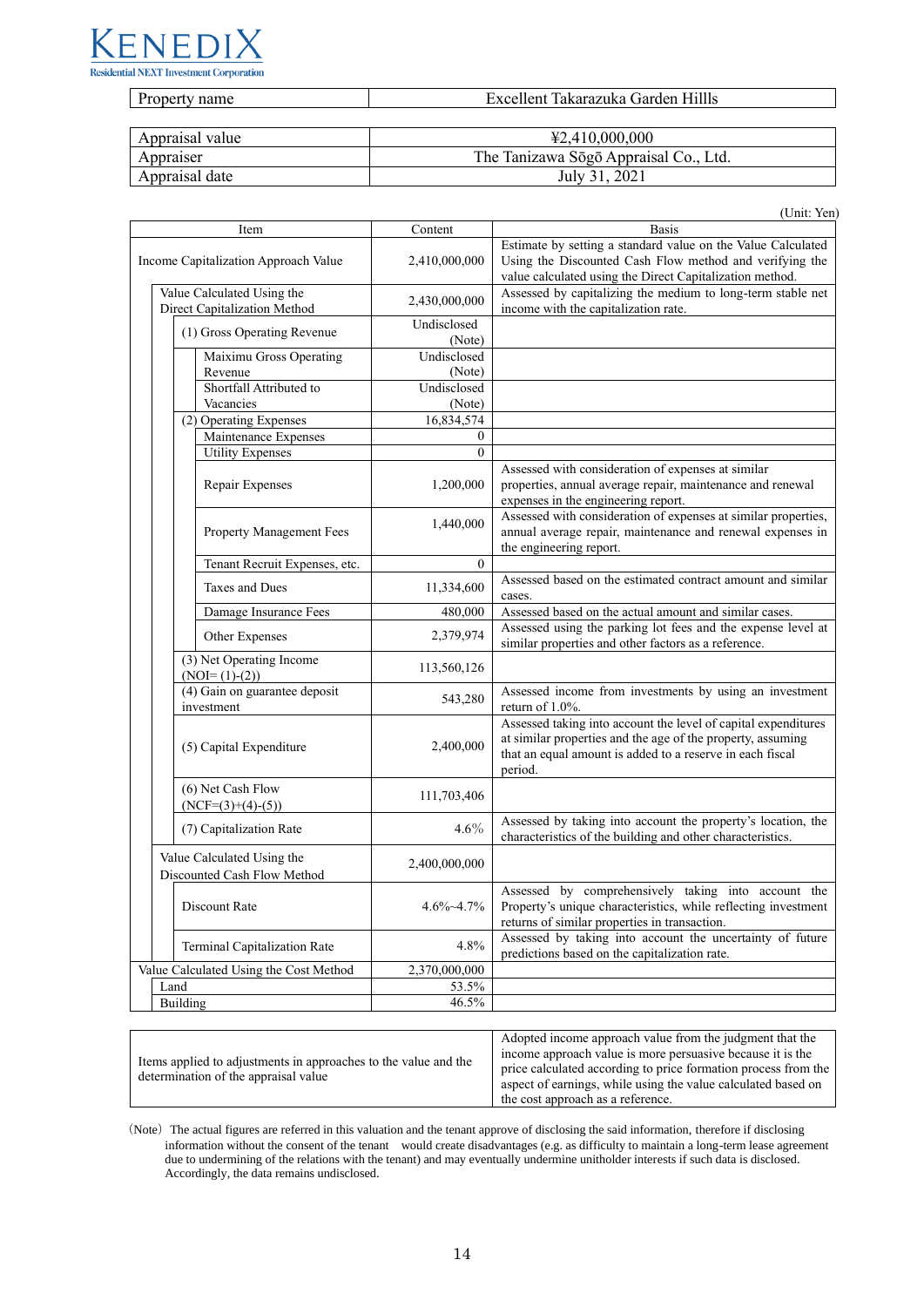

Attached Materials Reference Material (1) Photos and Maps Reference Material (2) List of Property Portfolio (after the Acquisition)

\* Website URL of the Investment Corporation: <https://www.kdr-reit.com/en/>

## *[Provisional Translation Only]*

*English translation of the original Japanese document is provided solely for information purposes. Should there be any discrepancies between this translation and the Japanese original, the latter shall prevail.*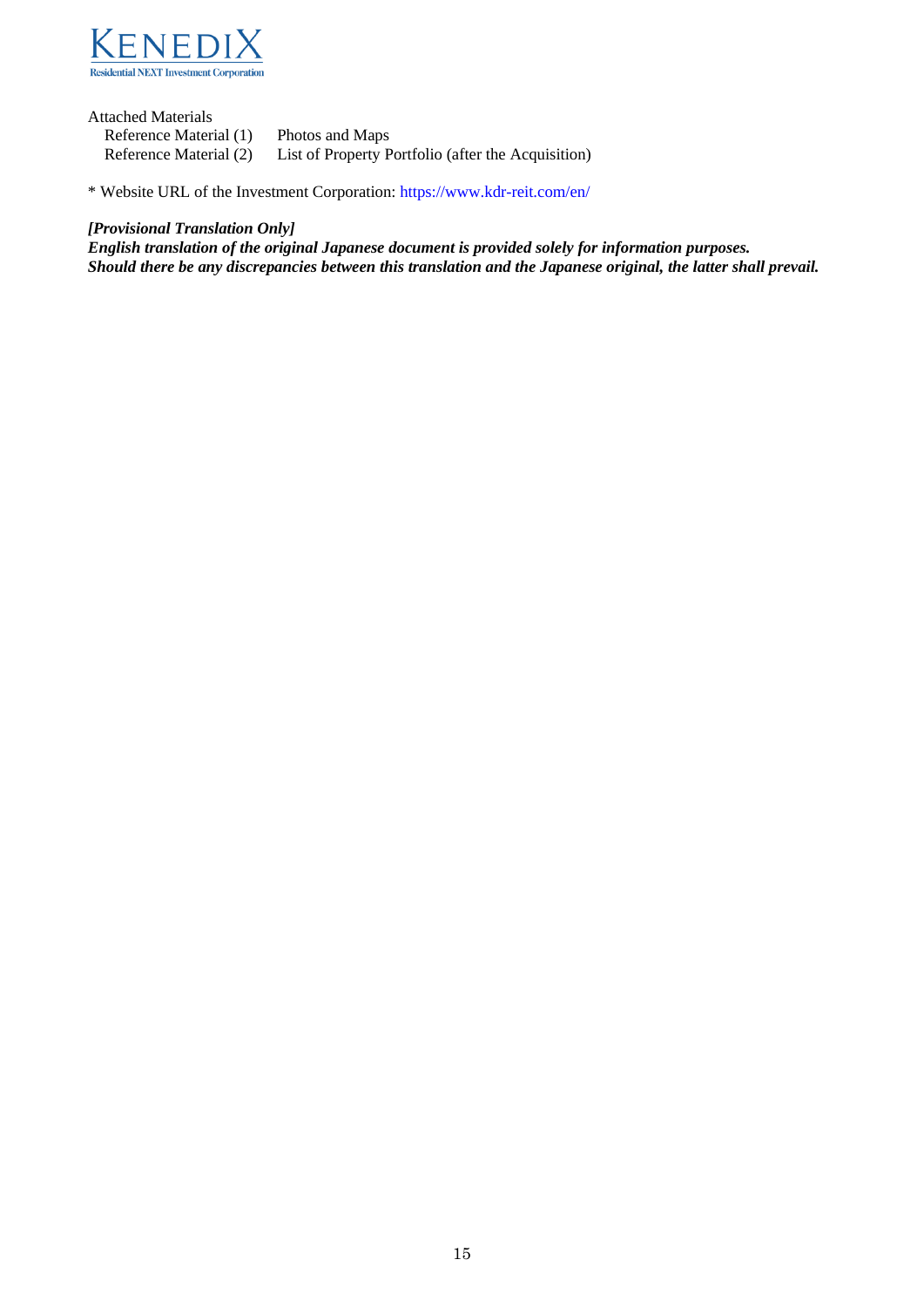

Reference Material (1) Photos and Maps

## Serenite Koshien Plie







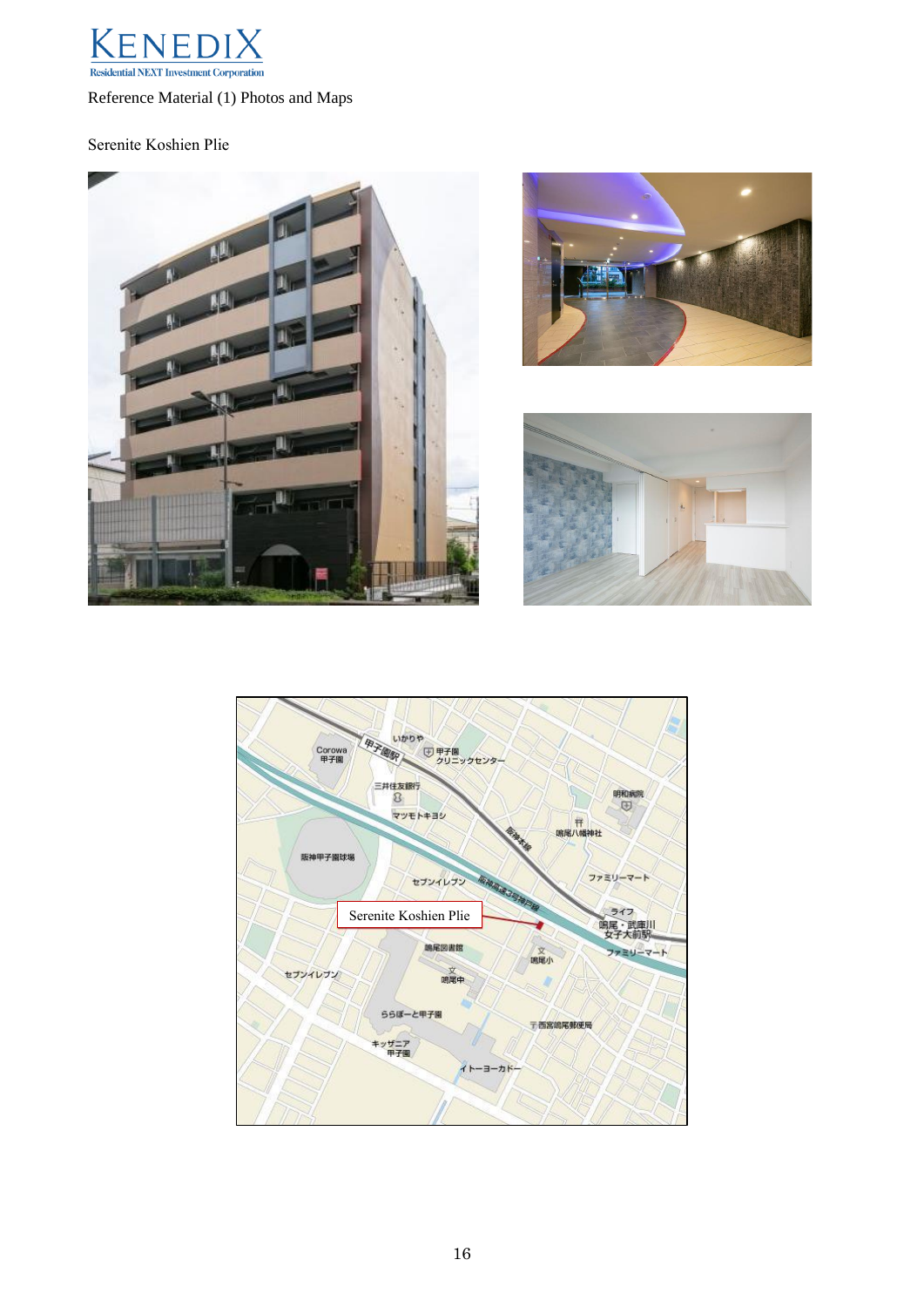



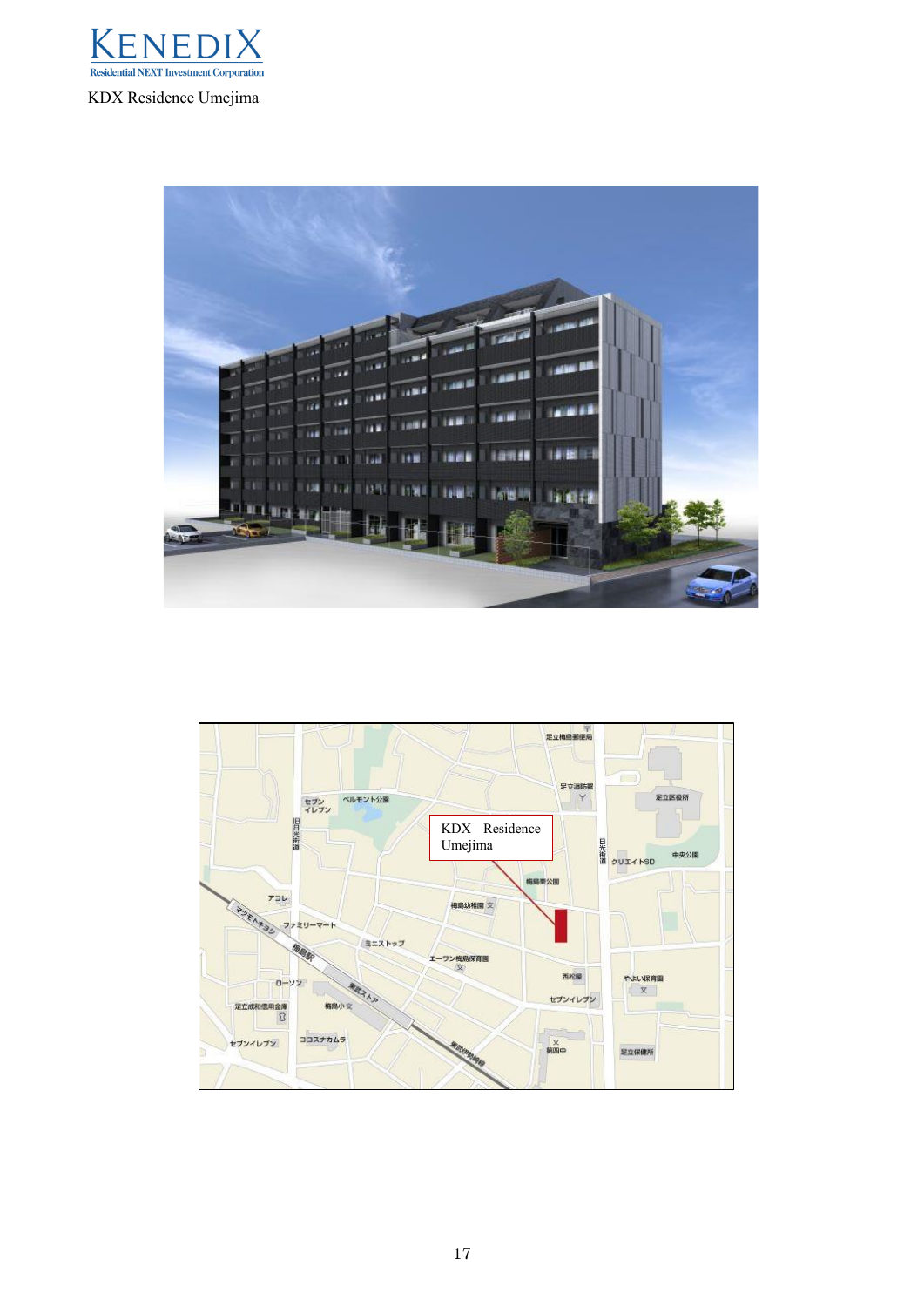

# Excellent Takarazuka Garden Hills







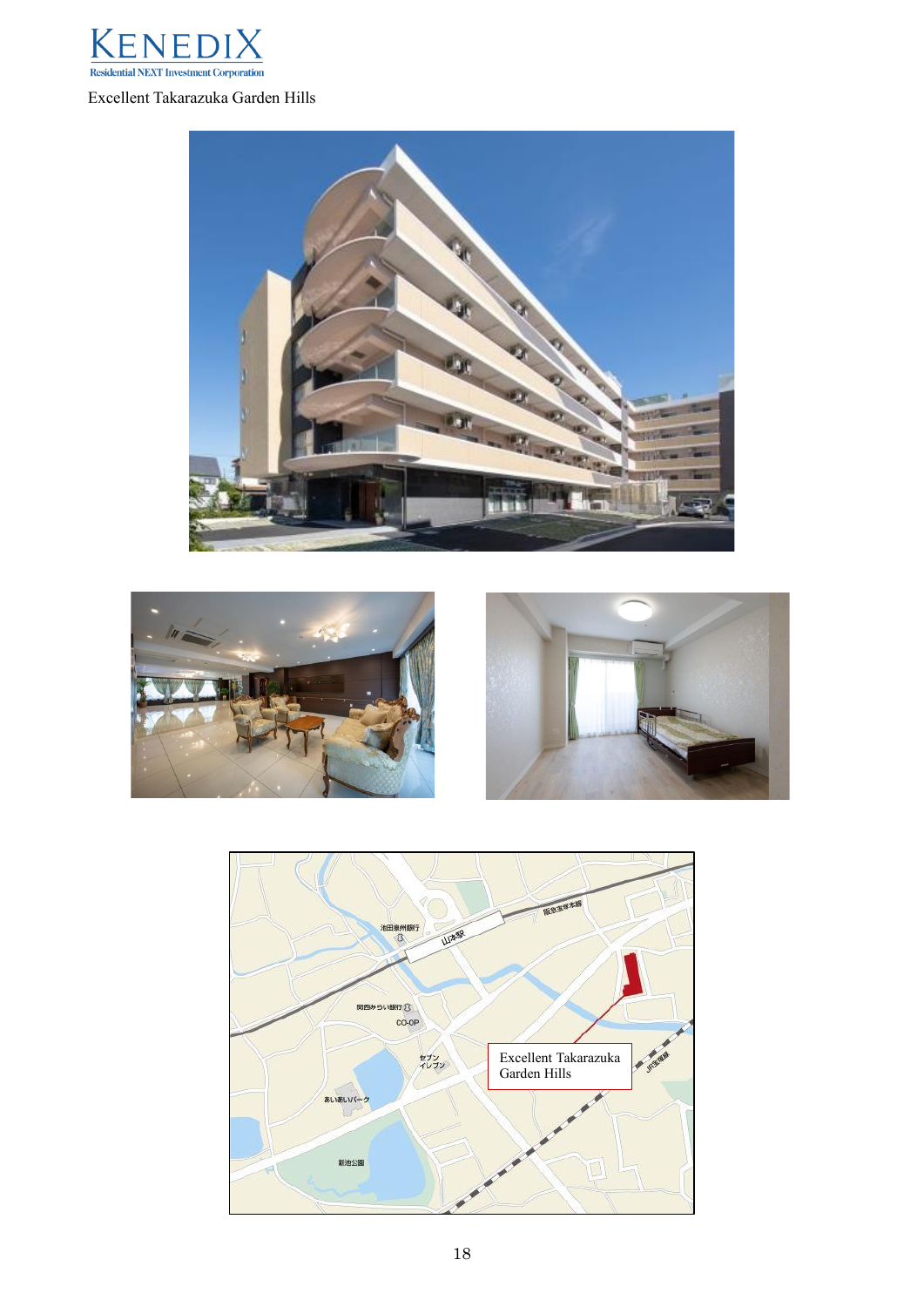

## Reference Material (2) List of Property Portfolio (after the Acquisition)

| Area/<br>Property<br>type | Property Name                      | (Anticipated)<br><b>Acquisition Price</b><br>(Thousand yen) <sup>(notel)</sup> | Ratio<br>(note1) | <b>Acquisition Date</b><br>(Scheduled) |
|---------------------------|------------------------------------|--------------------------------------------------------------------------------|------------------|----------------------------------------|
|                           | KDX Daikanyama Residence           | 4,700,000                                                                      | 1.7              | May 1, 2012                            |
|                           | KDX Odemma Residence               | 1,775,000                                                                      | 0.7              | May 1, 2012                            |
|                           | KDX Iwamoto-cho Residence          | 822,000                                                                        | 0.3              | May 1, 2012                            |
|                           | KDX Bunkyo Sengoku Residence       | 1,488,000                                                                      | 0.6              | May 1, 2012                            |
|                           | KDX Azumabashi Residence           | 650,000                                                                        | 0.2              | May 1, 2012                            |
|                           | KDX Shimura Sakaue Residence       | 2,830,000                                                                      | 1.1              | May 1, 2012                            |
|                           | Cosmo Heim Motosumiyoshi           | (note2)<br>2,087,000                                                           | 0.8              | April 26, 2012<br>November 2, 2020     |
|                           | KDX Musashi Nakahara Residence     | 637,000                                                                        | 0.2              | May 1, 2012                            |
|                           | KDX Chiba Chuo Residence           | 1,480,000                                                                      | 0.6              | May 1, 2012                            |
|                           | KDX Kawaguchi Saiwai-cho Residence | 1,150,000                                                                      | 0.4              | May 1, 2012                            |
|                           | KDX Residence Shirokane I          | 3,000,000                                                                      | 1.1              | August 7, 2013                         |
|                           | KDX Residence Shirokane II         | 2,800,000                                                                      | 1.0              | August 7, 2013                         |
|                           | KDX Residence Minami-aoyama        | 2,230,000                                                                      | 0.8              | August 7, 2013                         |
|                           | KDX Residence Minami-azabu         | 2,080,000                                                                      | 0.8              | August 7, 2013                         |
|                           | KDX Residence Shiba Koen           | 1,781,000                                                                      | 0.7              | August 7, 2013                         |
|                           | <b>KDX Residence Azabu East</b>    | 1,560,000                                                                      | 0.6              | August 7, 2013                         |
|                           | <b>KDX</b> Residence Takanawa      | 770,000                                                                        | 0.3              | August 7, 2013                         |
| Residence/<br>Tokyo       | <b>KDX Residence Nishihara</b>     | 1,450,000                                                                      | 0.5              | August 7, 2013                         |
| Metropolitan              | KDX Residence Daikanyama II        | 730,000                                                                        | 0.3              | August 7, 2013                         |
| Area                      | KDX Residence Nihombashi Suitengu  | 3,240,000                                                                      | 1.2              | August 7, 2013                         |
|                           | KDX Residence Nihombashi Hakozaki  | 1,147,000                                                                      | 0.4              | August 7, 2013                         |
|                           | KDX Residence Higashi-shinjuku     | 3,270,000                                                                      | 1.2              | August 7, 2013                         |
|                           | <b>KDX</b> Residence Yotsuya       | 2,260,000                                                                      | 0.8              | August 7, 2013                         |
|                           | KDX Residence Nishi-shinjuku       | 1,000,000                                                                      | 0.4              | August 7, 2013                         |
|                           | KDX Residence Kagurazaka           | 720,000                                                                        | 0.3              | August 7, 2013                         |
|                           | KDX Residence Futako Tamagawa      | 1,250,000                                                                      | 0.5              | August 7, 2013                         |
|                           | KDX Residence Komazawa Koen        | 920,000                                                                        | 0.3              | August 7, 2013                         |
|                           | KDX Residence Misyuku              | 760,000                                                                        | 0.3              | August 7, 2013                         |
|                           | <b>KDX</b> Residence Yoga          | 700,000                                                                        | 0.3              | August 7, 2013                         |
|                           | <b>KDX</b> Residence Shimouma      | 600,000                                                                        | 0.2              | August 7, 2013                         |
|                           | Raffine Minami-magome              | 1,250,000                                                                      | 0.5              | August 7, 2013                         |
|                           | KDX Residence Yukigaya Otsuka      | 1,050,000                                                                      | 0.4              | August 7, 2013                         |
|                           | KDX Residence Denen Chofu          | 1,000,000                                                                      | 0.4              | August 7, 2013                         |
|                           | KDX Residence Tamagawa             | 776,000                                                                        | 0.3              | August 7, 2013                         |
|                           | KDX Residence Monzennakacho        | 773,000                                                                        | 0.3              | August 7, 2013                         |
|                           | KDX Residence Okachimachi          | 850,000                                                                        | 0.3              | August 7, 2013                         |
|                           | KDX Residence Moto-asakusa         | 800,000                                                                        | 0.3              | August 7, 2013                         |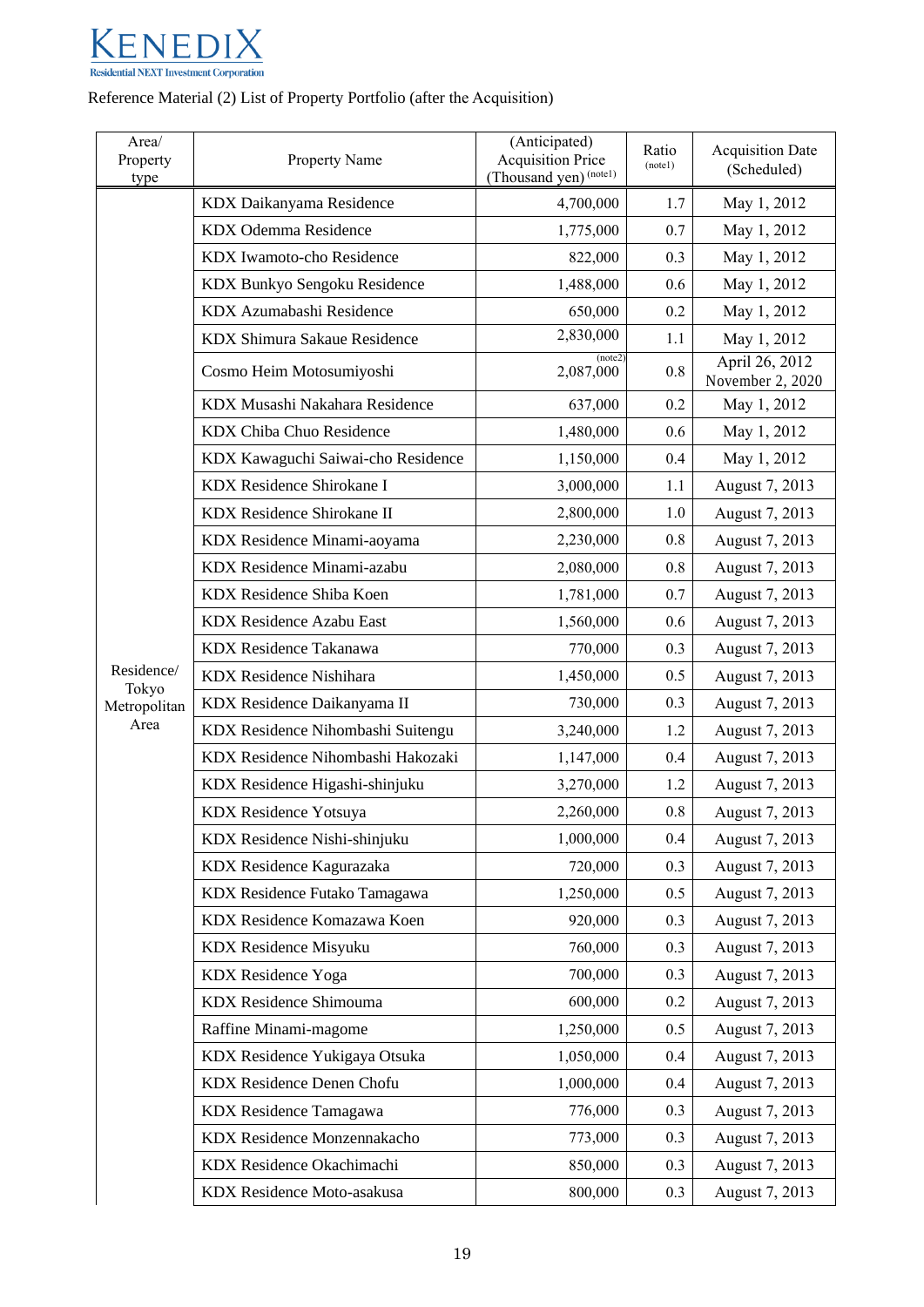

|                      | KDX Residence Itabashi Honcho      | 620,000   | 0.2     | August 7, 2013     |
|----------------------|------------------------------------|-----------|---------|--------------------|
|                      | <b>KDX</b> Residence Azusawa       | 550,000   | 0.2     | August 7, 2013     |
|                      | KDX Residence Tobu Nerima          | 420,000   | 0.2     | August 7, 2013     |
|                      | KDX Residence Yokohama Kannai      | 800,000   | 0.3     | August 7, 2013     |
|                      | KDX Residence Miyamaedaira         | 999,000   | 0.4     | August 7, 2013     |
|                      | <b>KDX</b> Residence Machida       | 1,800,000 | 0.7     | August 7, 2013     |
|                      | <b>KDX</b> Residence Kinshicho     | 1,350,000 | 0.5     | March 28, 2014     |
|                      | KDX Residence Nihombashi Hamacho   | 996,000   | 0.4     | August 7, 2014     |
|                      | KDX Residence Nihombashi Ningyocho | 530,000   | 0.2     | August 7, 2014     |
|                      | KDX Residence Jiyugaoka            | 1,268,000 | 0.5     | August 7, 2014     |
|                      | KDX Residence Togoshi              | 3,745,000 | 1.4     | August 7, 2014     |
|                      | KDX Residence Shinagawa Seaside    | 2,593,000 | 1.0     | August 7, 2014     |
|                      | KDX Residence Ojima                | 1,857,000 | 0.7     | August 7, 2014     |
|                      | KDX Residence Oyama                | 2,679,000 | 1.0     | August 7, 2014     |
|                      | <b>KDX</b> Residence Hanzomon      | 4,832,000 | 1.8     | February 5, 2015   |
|                      | <b>B-Site Akihabara</b>            | 850,000   | 0.3     | February 5, 2015   |
|                      | KDX Residence Kagurazaka Dori      | 1,360,000 | 0.5     | February 5, 2015   |
|                      | KDX Residence Sendagi              | 2,200,000 | $0.8\,$ | February 5, 2015   |
| Residence/<br>Tokyo  | <b>KDX</b> Residence Seijo         | 1,400,000 | 0.5     | February 5, 2015   |
| Metropolitan<br>Area | KDX Residence Akihabara            | 1,250,000 | 0.5     | February 5, 2015   |
|                      | KDX Residence Iriya                | 1,062,000 | 0.4     | February 5, 2015   |
|                      | KDX Residence Tachikawa            | 3,026,200 | 1.1     | February 5, 2015   |
|                      | <b>KDX Residence Tsurumi</b>       | 1,050,000 | 0.4     | February 5, 2015   |
|                      | KDX Residence Morishita Chitose    | 1,100,000 | 0.4     | June 1, 2015       |
|                      | KDX Residence Akasaka              | 1,150,000 | 0.4     | September 30, 2015 |
|                      | KDX Residence Kanda                | 700,000   | 0.3     | September 30, 2015 |
|                      | <b>KDX</b> Residence Ebisu         | 2,845,000 | 1.1     | October 30, 2015   |
|                      | KDX Residence Nishi-magome         | 1,130,000 | 0.4     | August 30, 2016    |
|                      | KDX Residence Nishi-azabu          | 1,224,000 | 0.5     | August 1, 2016     |
|                      | KDX Residence Azabu Sendaizaka     | 792,300   | 0.3     | August 1, 2016     |
|                      | KDX Residence Waseda Tsurumaki     | 561,000   | 0.2     | August 1, 2016     |
|                      | KDX Residence Bunkyo Yushima       | 695,000   | 0.3     | August 1, 2016     |
|                      | KDX Residence Kamishakujii         | 648,000   | 0.2     | August 1, 2016     |
|                      | KDX Residence Shin-otsuka          | 764,000   | 0.3     | November 1, 2016   |
|                      | KDX Residence Sakurajosui          | 894,000   | 0.3     | November 1, 2016   |
|                      | KDX Residence Ryogoku              | 842,000   | 0.3     | November 1, 2016   |
|                      | <b>KDX</b> Residence Toyosu        | 7,500,000 | 2.8     | August 22, 2017    |
|                      | KDX Residence Asagaya              | 1,930,000 | 0.7     | August 2, 2018     |
|                      | KDX Residence Hiyoshi              | 2,635,300 | $1.0\,$ | August 2, 2018     |
|                      | KDX Residence Kamikitazawa         | 1,360,000 | 0.5     | February 1, 2019   |
|                      | <b>KDX</b> Residence Kaminoge      | 1,111,000 | 0.4     | February 1, 2019   |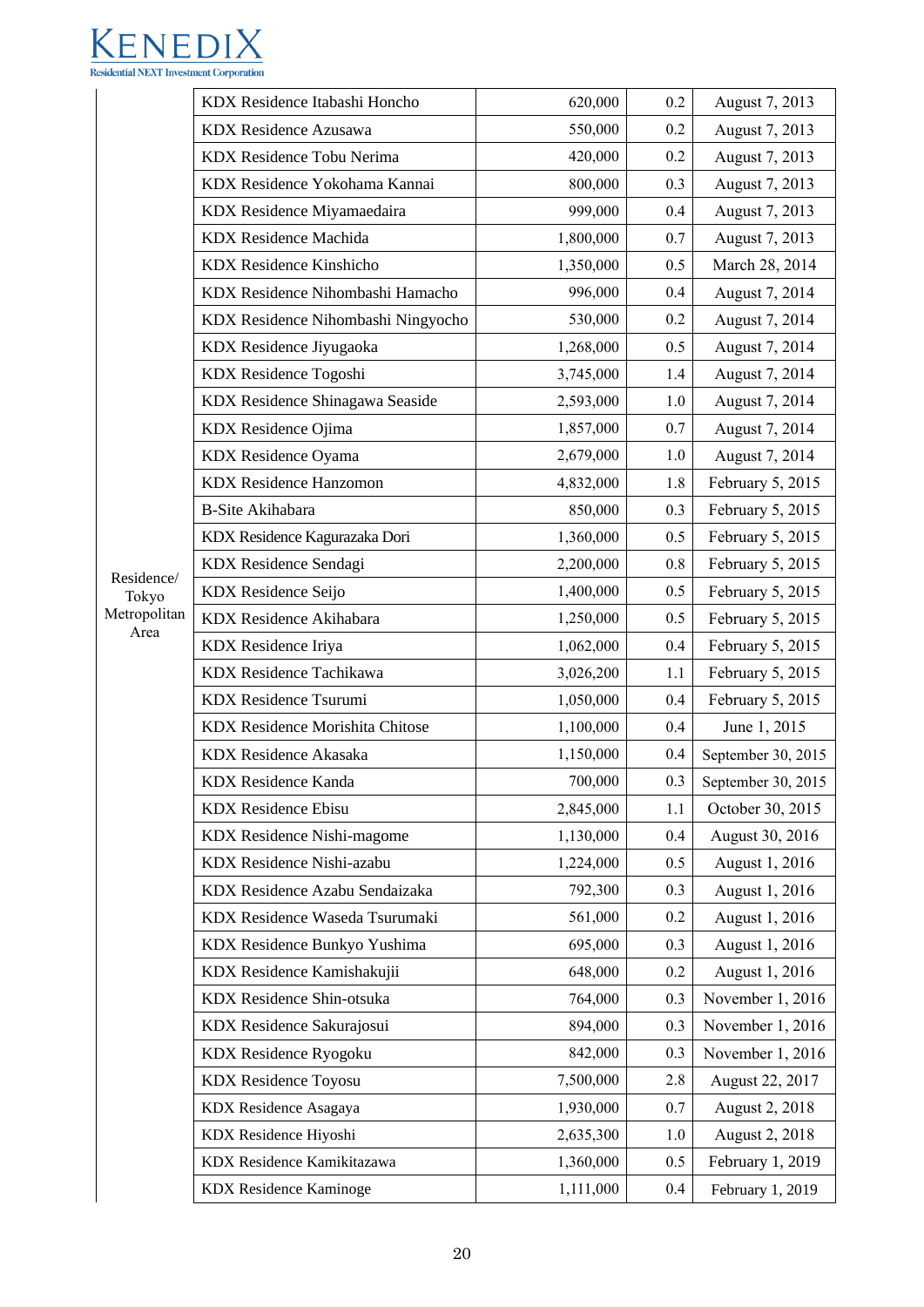

|                     | KDX Residence Higashi-Asakusa       | 687,730       | 0.3  | February 21, 2019  |
|---------------------|-------------------------------------|---------------|------|--------------------|
|                     | KDX Residence Nishi-Funabashi       | 975,350       | 0.4  | September 17, 2019 |
|                     | KDX Residence Hatagaya              | 2,500,000     | 0.9  | February 27, 2020  |
|                     | KDX Residence Asagaya II            | 939,400       | 0.3  | October 29,2019    |
|                     | KDX Residence Gakugeidaigaku        | 750,000       | 0.3  | February 27, 2020  |
|                     | KDX Residence Kamata-minami         | 1,918,300     | 0.7  | March 2, 2020      |
|                     | KDX Residence Kichijoji             | 621,000       | 0.2  | March 13, 2020     |
|                     | <b>KDX</b> Residence Mitaka         | 2,530,000     | 0.9  | June 30, 2020      |
|                     | <b>KDX Residence Nakanobu</b>       | 830,000       | 0.3  | August 3, 2020     |
|                     | KDX Residence Ichikawa              | 840,000       | 0.3  | September 24, 2020 |
|                     | KDX Residence Hatchobori            | 3,000,000     | 1.1  | September 30, 2020 |
|                     | KDX Residence Nakaitabashi          | 1,736,432     | 0.6  | September 30, 2020 |
|                     | <b>KDX</b> Residence Shonandai      | 1,500,000     | 0.6  | November 2, 2020   |
|                     | <b>KDX Residence Ikebukuro West</b> | 2,237,796     | 0.8  | January 29, 2021   |
|                     | <b>KDX</b> Residence Tennocho       | 843,836       | 0.3  | March 1, 2021      |
|                     | KDX Residence Kawasaki              | 910,000       | 0.3  | April 1, 2021      |
|                     | KDX Residence Kamata-minami II      | 780,000       | 0.3  | May 6, 2021        |
|                     | KDX Residence Kamishakujii II       | 3,087,014     | 1.1  | August 2, 2021     |
|                     | 96 properties subtotal              | 148, 191, 658 | 55.1 |                    |
|                     | KDX JozenjiDori Residence           | 1,015,000     | 0.4  | May 1, 2012        |
|                     | KDX Izumi Residence                 | 1,120,000     | 0.4  | May 1, 2012        |
|                     | KDX Chihaya Residence               | 1,080,000     | 0.4  | May 1, 2012        |
|                     | KDX Sakaisuji Hommachi Residence    | 2,910,000     | 1.1  | May 1, 2012        |
|                     | KDX Takarazuka Residence            | 1,510,000     | 0.6  | May 1, 2012        |
|                     | KDX Shimizu Residence               | 1,680,000     | 0.6  | May 1, 2012        |
|                     | KDX Residence Odori Koen            | 765,000       | 0.3  | August 7, 2013     |
|                     | KDX Residence Kikusui Yojo          | 830,000       | 0.3  | August 7, 2013     |
|                     | KDX Residence Toyohira Koen         | 445,000       | 0.2  | August 7, 2013     |
|                     | KDX Residence Ichiban-cho           | 530,000       | 0.2  | August 7, 2013     |
| Residence/<br>Other | KDX Residence Higashi-sakura I      | 2,350,000     | 0.9  | August 7, 2013     |
| Regional<br>Areas   | KDX Residence Higashi-sakura II     | 900,000       | 0.3  | August 7, 2013     |
|                     | <b>KDX</b> Residence Jingumae       | 840,000       | 0.3  | August 7, 2013     |
|                     | KDX Residence Nishi-oji             | 813,000       | 0.3  | August 7, 2013     |
|                     | <b>KDX</b> Residence Saiin          | 440,000       | 0.2  | August 7, 2013     |
|                     | <b>KDX</b> Residence Namba          | 1,410,000     | 0.5  | August 7, 2013     |
|                     | KDX Residence Namba-minami          | 1,350,000     | 0.5  | August 7, 2013     |
|                     | KDX Residence Ibaraki I·II          | 1,275,000     | 0.5  | August 7, 2013     |
|                     | KDX Residence Toyonaka-minami       | 740,000       | 0.3  | August 7, 2013     |
|                     | KDX Residence Moriguchi             | 551,000       | 0.2  | August 7, 2013     |
|                     | KDX Residence Sannomiya             | 1,080,000     | 0.4  | August 7, 2013     |
|                     | Ashiya Royal Homes                  | 1,360,000     | 0.5  | August 7, 2013     |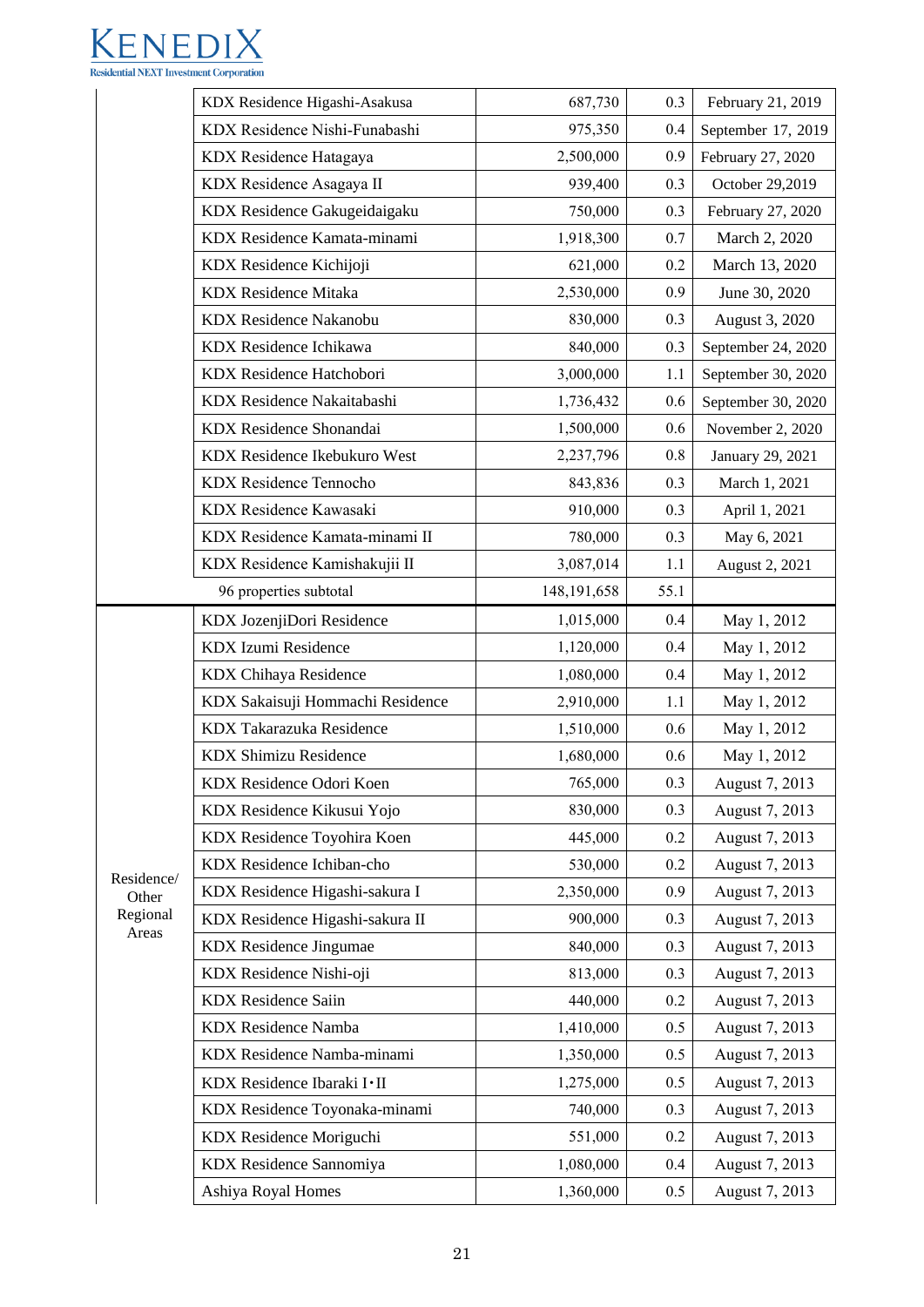

|            | KDX Residence Funairi Saiwai-cho         | 588,000             | 0.2  | August 7, 2013                    |
|------------|------------------------------------------|---------------------|------|-----------------------------------|
|            | KDX Residence Tenjin-higashi II          | 680,000             | 0.3  | August 7, 2013                    |
|            | KDX Residence Nishi Koen                 | 763,000             | 0.3  | August 7, 2013                    |
|            | KDX Residence Hirao Josui-machi          | 760,000             | 0.3  | August 7, 2013                    |
|            | Leopalace Flat Shin-sakae                | 3,500,000           | 1.3  | November 28, 2014                 |
|            | <b>KDX Residence Konan Yamate</b>        | 973,000             | 0.4  | November 14, 2014                 |
|            | KDX Residence Hommachibashi              | 3,201,000           | 1.2  | December 18, 2014                 |
|            | KDX Residence Minami-kusatsu             | 1,974,666           | 0.7  | February 5, 2015                  |
|            | KDX Residence Ohori Harbor View<br>Tower | 4,606,296           | 1.7  | February 5, 2015                  |
|            | KDX Residence Minami-sanjo               | 915,000             | 0.3  | September 30, 2015                |
|            | Serenite Kita-kyuhoji                    | 1,290,740           | 0.5  | October 27, 2015                  |
|            | Serenite Nishinomiya Hommachi            | 617,048             | 0.2  | December 1, 2016                  |
|            | <b>KDX</b> Residence Nishijin            | 1,600,000           | 0.6  | August 1, 2017                    |
|            | Serenite Kobe Motomachi                  | 2,390,000           | 0.9  | August 2, 2018                    |
|            | KDX Residence Shukugawa Hills            | 6,884,800           | 2.6  | August 2, 2018                    |
|            | KDX Residence Sendai Station East        | 1,340,000           | 0.5  | February 27, 2020                 |
|            | 38 properties subtotal                   | 57,077,551          | 21.2 |                                   |
|            | Residential 134 properties total         | 205,269,209         | 76.4 |                                   |
|            | Irise Kamata/Yuseien                     | 1,120,000           | 0.4  | March 1, 2018                     |
|            | Nichii Home Nakano-Minamidai             | 1,780,000           | 0.7  | March 1, 2018                     |
|            | Joy Stage Hachioji                       | 3,690,000           | 1.4  | March 1, 2018                     |
|            | Yuimaru Hijirigaoka                      | 1,120,000           | 0.4  | March 1, 2018                     |
|            | Nichii Home Tama Plaza                   | 2,940,000           | 1.1  | March 1, 2018                     |
|            | Ten                                      | 2,630,000           | 1.0  | March 1, 2018                     |
|            | Irise Nishioka                           | 858,000             | 0.3  | March 1, 2018                     |
|            | Izarie Eniwa Building                    | 1,660,000           | 0.6  | March 1, 2018                     |
| Healthcare | Sawayaka Sakura Nibankan                 | 989,000             | 0.4  | March 1, 2018                     |
| Facility   | Activa Biwa                              | 6,560,000           | 2.4  | March 1, 2018                     |
|            | Sompo Care LAVIERE Kobe Tarumi           | 2,110,000           | 0.8  | March 1, 2018                     |
|            | Rihabili-home Granda Mondo Yakujin       | (Note2<br>1,253,000 | 0.5  | March 1, 2018<br>November 2, 2020 |
|            | Excellent Nishinomiya                    | 971,000             | 0.4  | March 1, 2018                     |
|            | Gran Hills Ogawarako                     | 1,380,000           | 0.5  | March 1, 2018                     |
|            | <b>Excellent Kitano</b>                  | 737,000             | 0.3  | July 6, 2018                      |
|            | Anesis Teradacho                         | 3,490,000           | 1.3  | August 2, 2018                    |
|            | Rococo-riha                              | 2,100,000           | 0.8  | August 2, 2018                    |
|            | Orage Suma                               | 2,810,000           | 1.0  | August 2, 2018                    |
|            | Canadian Hill                            | 1,830,000           | 0.7  | August 2, 2018                    |
|            | Anesis Hyogo                             | 1,420,000           | 0.5  | August 2, 2018                    |
|            | Plaisant Grand Ota tamagawa              | 3,057,630           | 1.1  | September 28, 2018                |
|            | Tsukui Sun-shine Machida                 | 6,934,600           | 2.6  | March 1,2019                      |